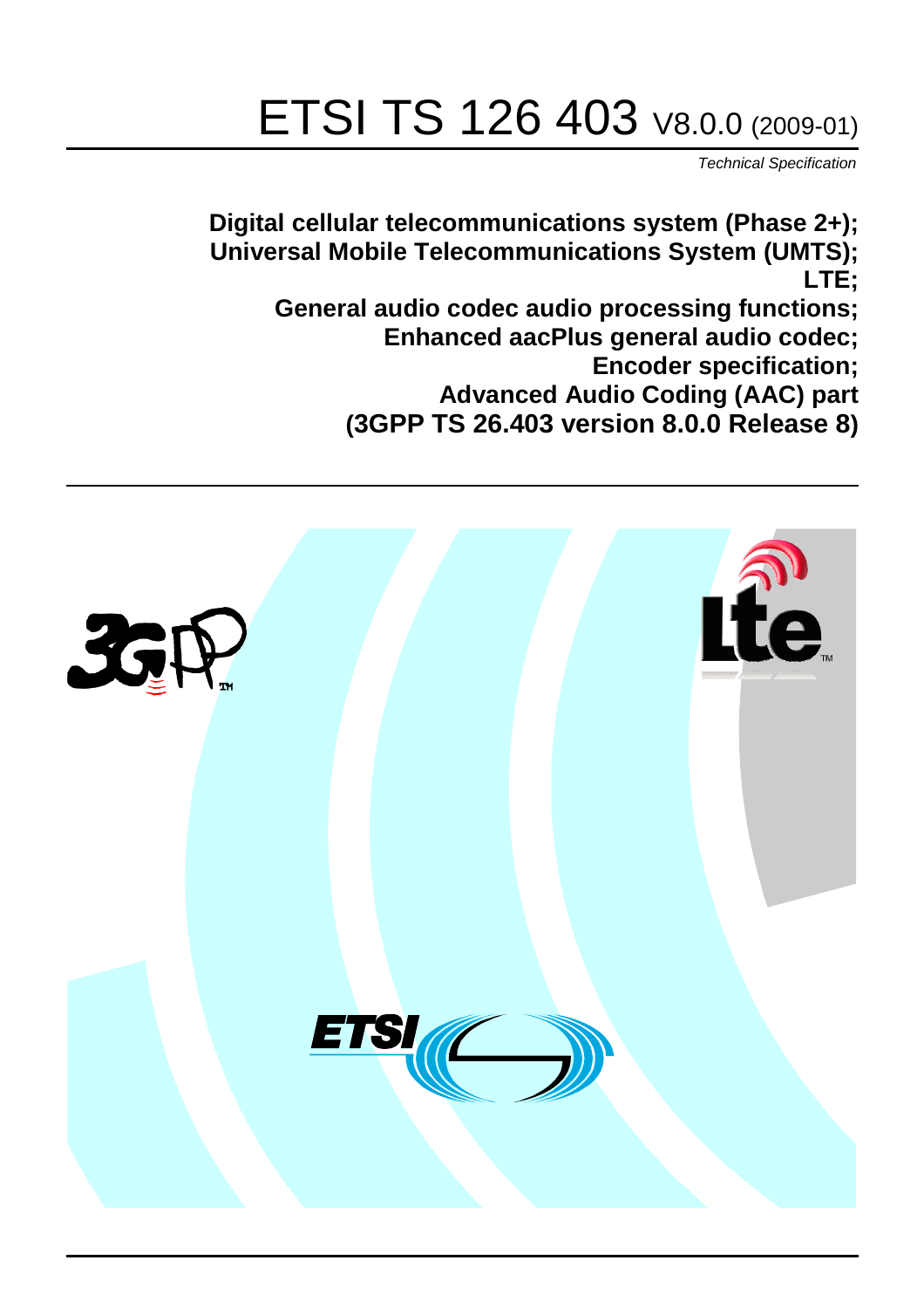Reference RTS/TSGS-0426403v800

> Keywords GSM, LTE, UMTS

> > *ETSI*

#### 650 Route des Lucioles F-06921 Sophia Antipolis Cedex - FRANCE

Tel.: +33 4 92 94 42 00 Fax: +33 4 93 65 47 16

Siret N° 348 623 562 00017 - NAF 742 C Association à but non lucratif enregistrée à la Sous-Préfecture de Grasse (06) N° 7803/88

#### *Important notice*

Individual copies of the present document can be downloaded from: [http://www.etsi.org](http://www.etsi.org/)

The present document may be made available in more than one electronic version or in print. In any case of existing or perceived difference in contents between such versions, the reference version is the Portable Document Format (PDF). In case of dispute, the reference shall be the printing on ETSI printers of the PDF version kept on a specific network drive within ETSI Secretariat.

Users of the present document should be aware that the document may be subject to revision or change of status. Information on the current status of this and other ETSI documents is available at <http://portal.etsi.org/tb/status/status.asp>

If you find errors in the present document, please send your comment to one of the following services: [http://portal.etsi.org/chaircor/ETSI\\_support.asp](http://portal.etsi.org/chaircor/ETSI_support.asp)

#### *Copyright Notification*

No part may be reproduced except as authorized by written permission. The copyright and the foregoing restriction extend to reproduction in all media.

> © European Telecommunications Standards Institute 2009. All rights reserved.

**DECT**TM, **PLUGTESTS**TM, **UMTS**TM, **TIPHON**TM, the TIPHON logo and the ETSI logo are Trade Marks of ETSI registered for the benefit of its Members.

**3GPP**TM is a Trade Mark of ETSI registered for the benefit of its Members and of the 3GPP Organizational Partners. **LTE**™ is a Trade Mark of ETSI currently being registered

for the benefit of its Members and of the 3GPP Organizational Partners.

**GSM**® and the GSM logo are Trade Marks registered and owned by the GSM Association.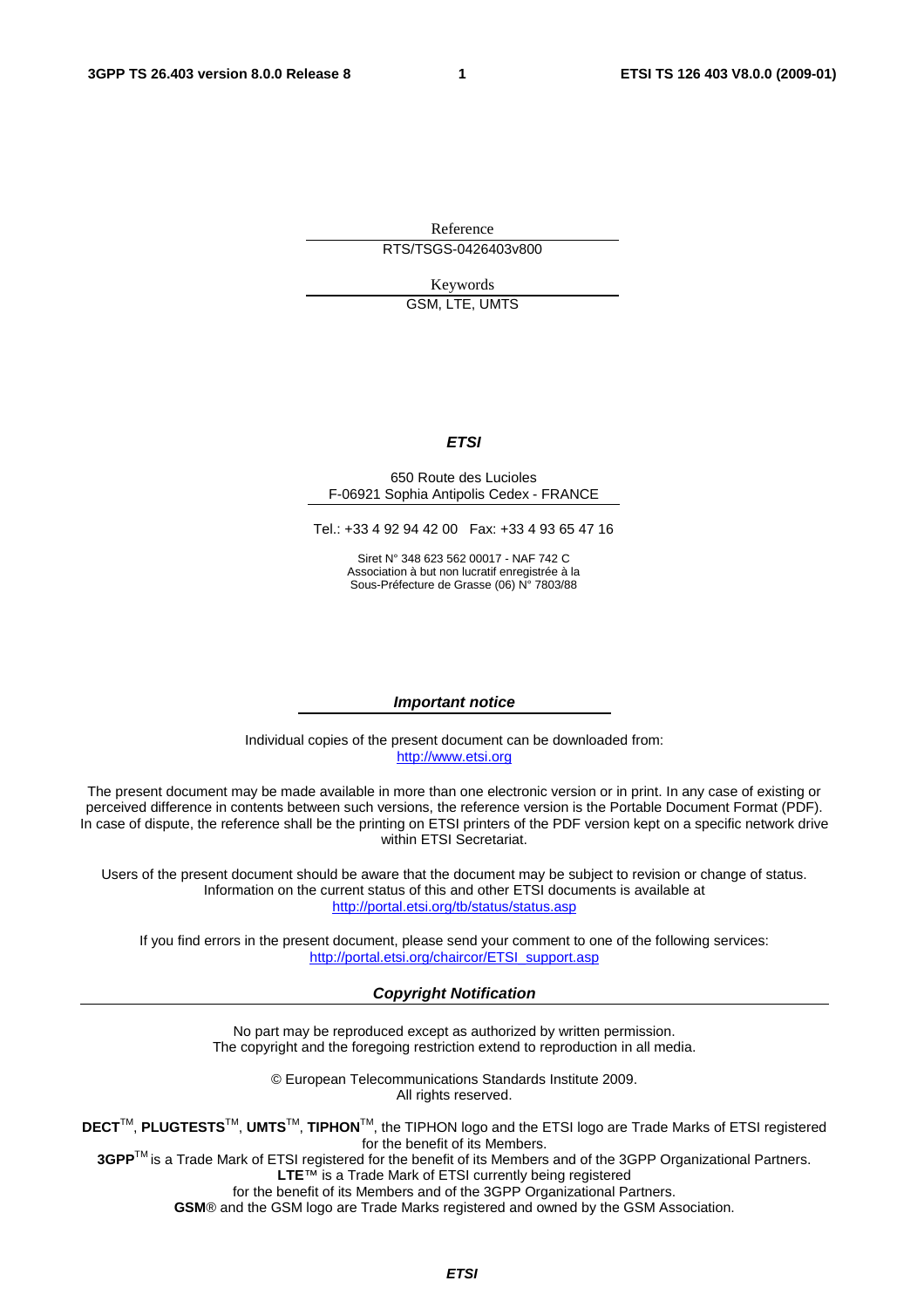### Intellectual Property Rights

IPRs essential or potentially essential to the present document may have been declared to ETSI. The information pertaining to these essential IPRs, if any, is publicly available for **ETSI members and non-members**, and can be found in ETSI SR 000 314: *"Intellectual Property Rights (IPRs); Essential, or potentially Essential, IPRs notified to ETSI in respect of ETSI standards"*, which is available from the ETSI Secretariat. Latest updates are available on the ETSI Web server (h[ttp://webapp.etsi.org/IPR/home.asp\).](http://webapp.etsi.org/IPR/home.asp)

Pursuant to the ETSI IPR Policy, no investigation, including IPR searches, has been carried out by ETSI. No guarantee can be given as to the existence of other IPRs not referenced in ETSI SR 000 314 (or the updates on the ETSI Web server) which are, or may be, or may become, essential to the present document.

### Foreword

This Technical Specification (TS) has been produced by ETSI 3rd Generation Partnership Project (3GPP).

The present document may refer to technical specifications or reports using their 3GPP identities, UMTS identities or GSM identities. These should be interpreted as being references to the corresponding ETSI deliverables.

The cross reference between GSM, UMTS, 3GPP and ETSI identities can be found under [http://webapp.etsi.org/key/queryform.asp.](http://webapp.etsi.org/key/queryform.asp)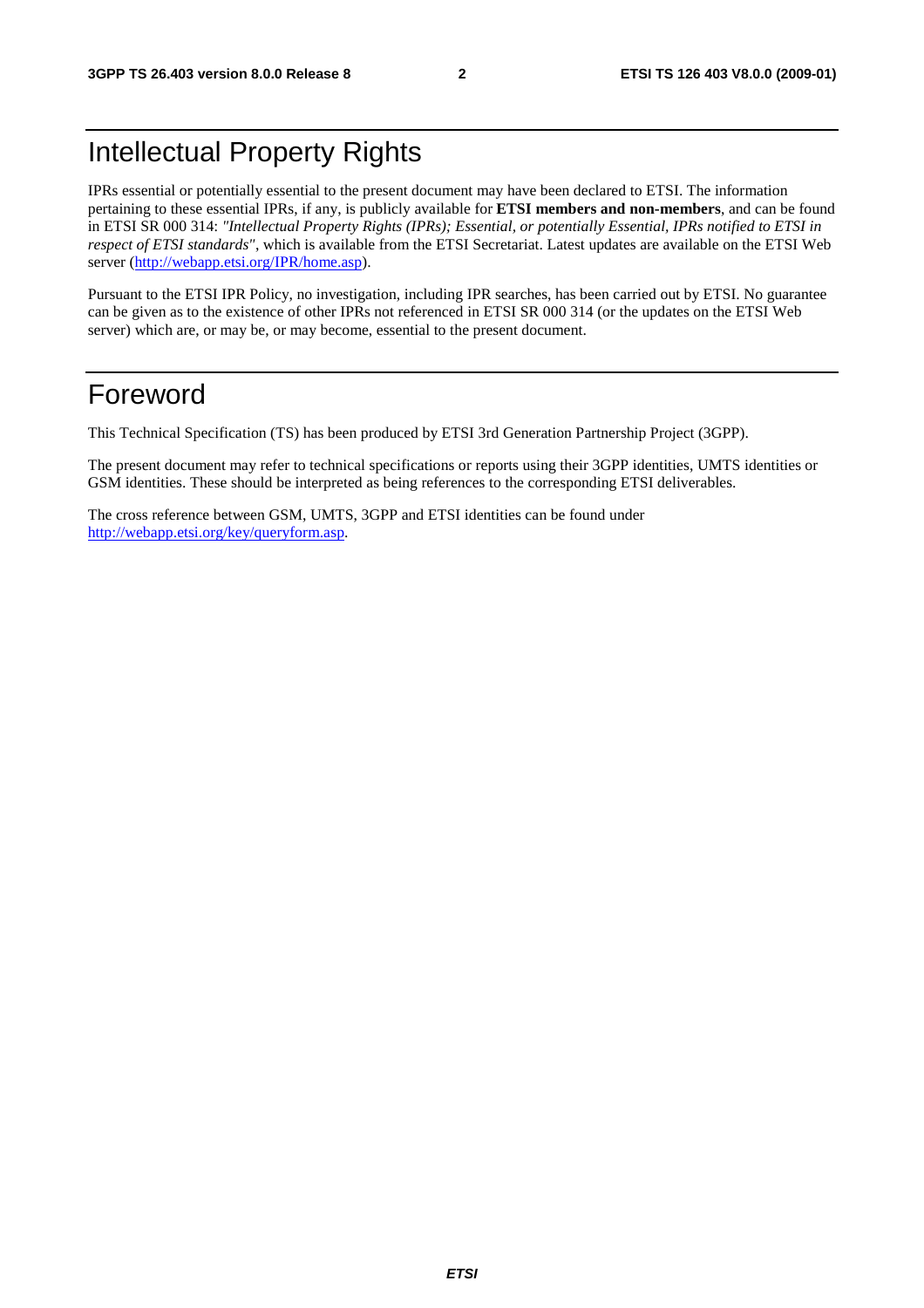$\mathbf{3}$ 

### Contents

| 1              |  |  |  |  |  |
|----------------|--|--|--|--|--|
| $\overline{2}$ |  |  |  |  |  |
| 3              |  |  |  |  |  |
| 3.1            |  |  |  |  |  |
| 3.2            |  |  |  |  |  |
| 3.3            |  |  |  |  |  |
| $\overline{4}$ |  |  |  |  |  |
| 5              |  |  |  |  |  |
| 5.1            |  |  |  |  |  |
| 5.2            |  |  |  |  |  |
| 5.3            |  |  |  |  |  |
| 5.4            |  |  |  |  |  |
| 5.4.1          |  |  |  |  |  |
| 5.4.2          |  |  |  |  |  |
| 5.4.2.1        |  |  |  |  |  |
| 5.4.2.2        |  |  |  |  |  |
| 5.4.2.3        |  |  |  |  |  |
| 5.4.2.4        |  |  |  |  |  |
| 5.4.2.5        |  |  |  |  |  |
| 5.4.3          |  |  |  |  |  |
| 5.4.4          |  |  |  |  |  |
| 5.5<br>5.5.1   |  |  |  |  |  |
| 5.5.1.1        |  |  |  |  |  |
| 5.5.1.2        |  |  |  |  |  |
| 5.5.1.3        |  |  |  |  |  |
| 5.5.1.4        |  |  |  |  |  |
| 5.5.1.5        |  |  |  |  |  |
| 5.5.2          |  |  |  |  |  |
| 5.6            |  |  |  |  |  |
| 5.6.1          |  |  |  |  |  |
| 5.6.1.1        |  |  |  |  |  |
| 5.6.1.1.1      |  |  |  |  |  |
| 5.6.1.1.2      |  |  |  |  |  |
| 5.6.1.1.3      |  |  |  |  |  |
| 5.6.1.2        |  |  |  |  |  |
| 5.6.1.3        |  |  |  |  |  |
| 5.6.1.3.1      |  |  |  |  |  |
| 5.6.1.3.2      |  |  |  |  |  |
| 5.6.1.3.3      |  |  |  |  |  |
| 5.6.1.3.4      |  |  |  |  |  |
| 5.6.1.3.5      |  |  |  |  |  |
| 5.6.1.3.6      |  |  |  |  |  |
| 5.6.1.3.7      |  |  |  |  |  |
| 5.6.1.3.8      |  |  |  |  |  |
| 5.6.2          |  |  |  |  |  |
| 5.6.2.1        |  |  |  |  |  |
| 5.6.2.2        |  |  |  |  |  |
| 5.6.2.3        |  |  |  |  |  |
| 5.6.2.4        |  |  |  |  |  |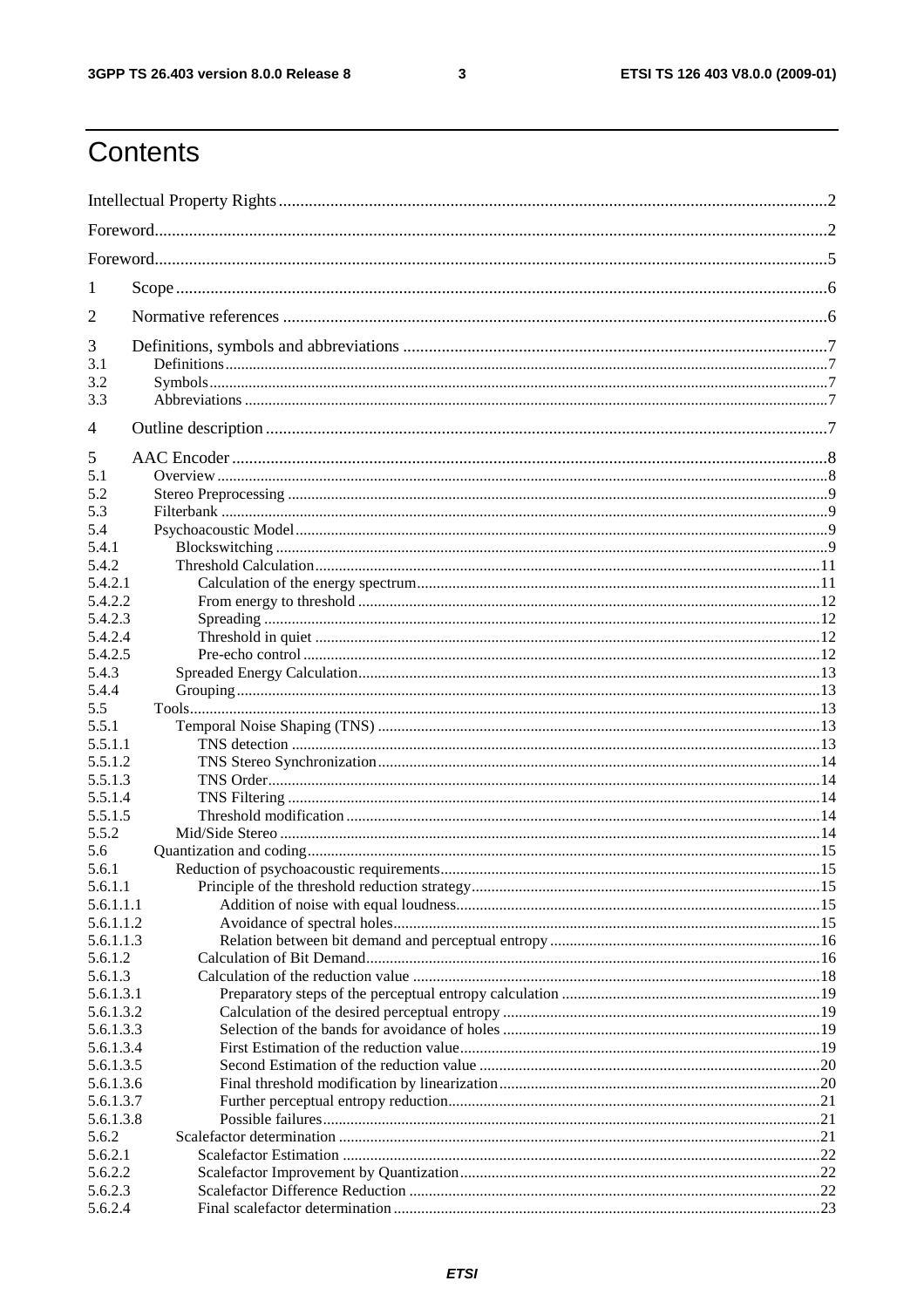$\overline{\mathbf{4}}$ 

| 5.6.3 |  |  |
|-------|--|--|
| 5.6.4 |  |  |
|       |  |  |
|       |  |  |
|       |  |  |
|       |  |  |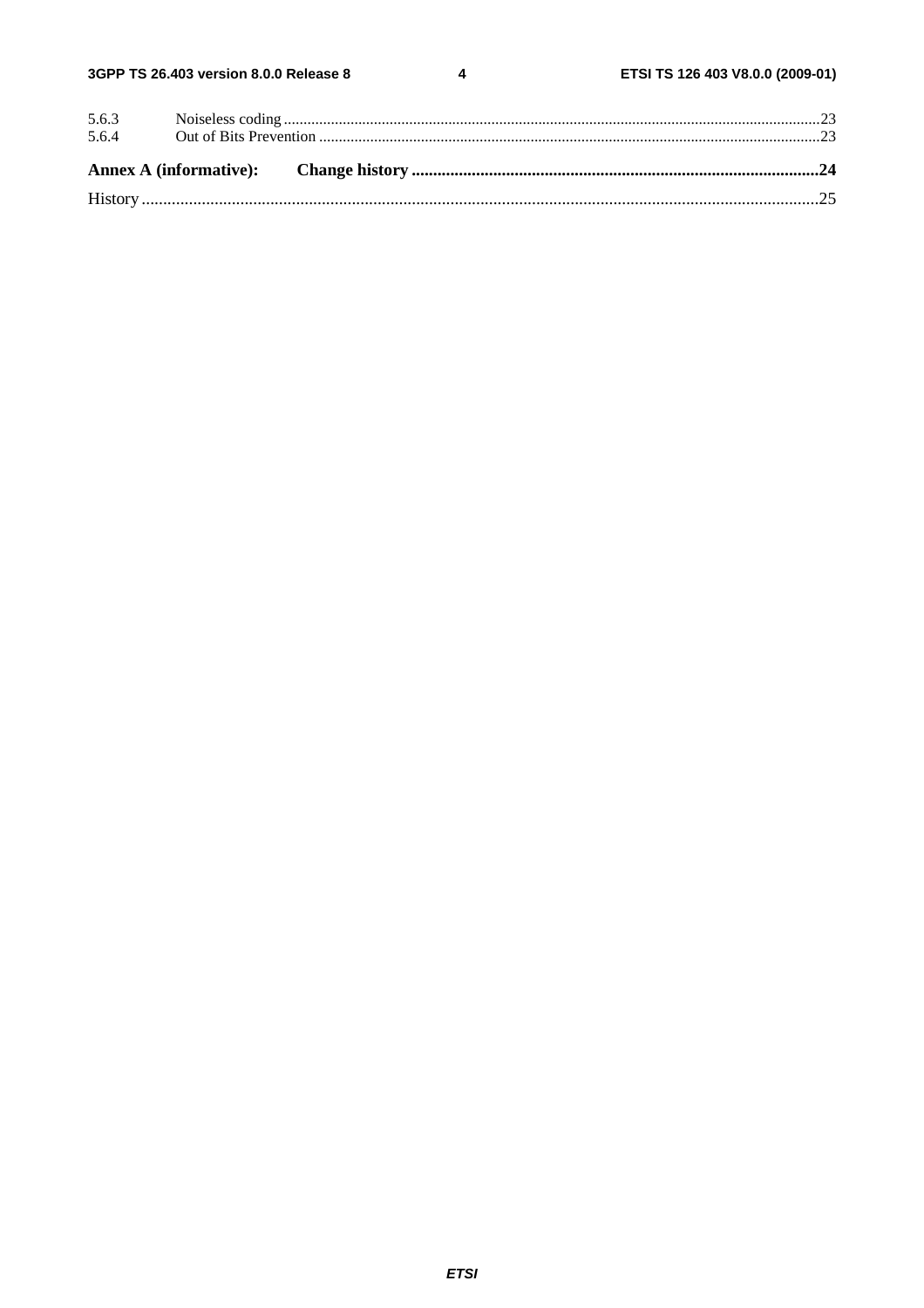### Foreword

The present document describes the detailed mapping of the general audio service employing the aacPlus general audio codec within the 3GPP system.

The contents of the present document are subject to continuing work within the TSG and may change following formal TSG approval. Should the TSG modify the contents of this TS, it will be re-released by the TSG with an identifying change of release date and an increase in version number as follows:

Version x.y.z

where:

- x the first digit:
	- 1 presented to TSG for information;
	- 2 presented to TSG for approval;
	- 3 Indicates TSG approved document under change control.
- y the second digit is incremented for all changes of substance, i.e. technical enhancements, corrections, updates, etc.
- z the third digit is incremented when editorial only changes have been incorporated in the specification;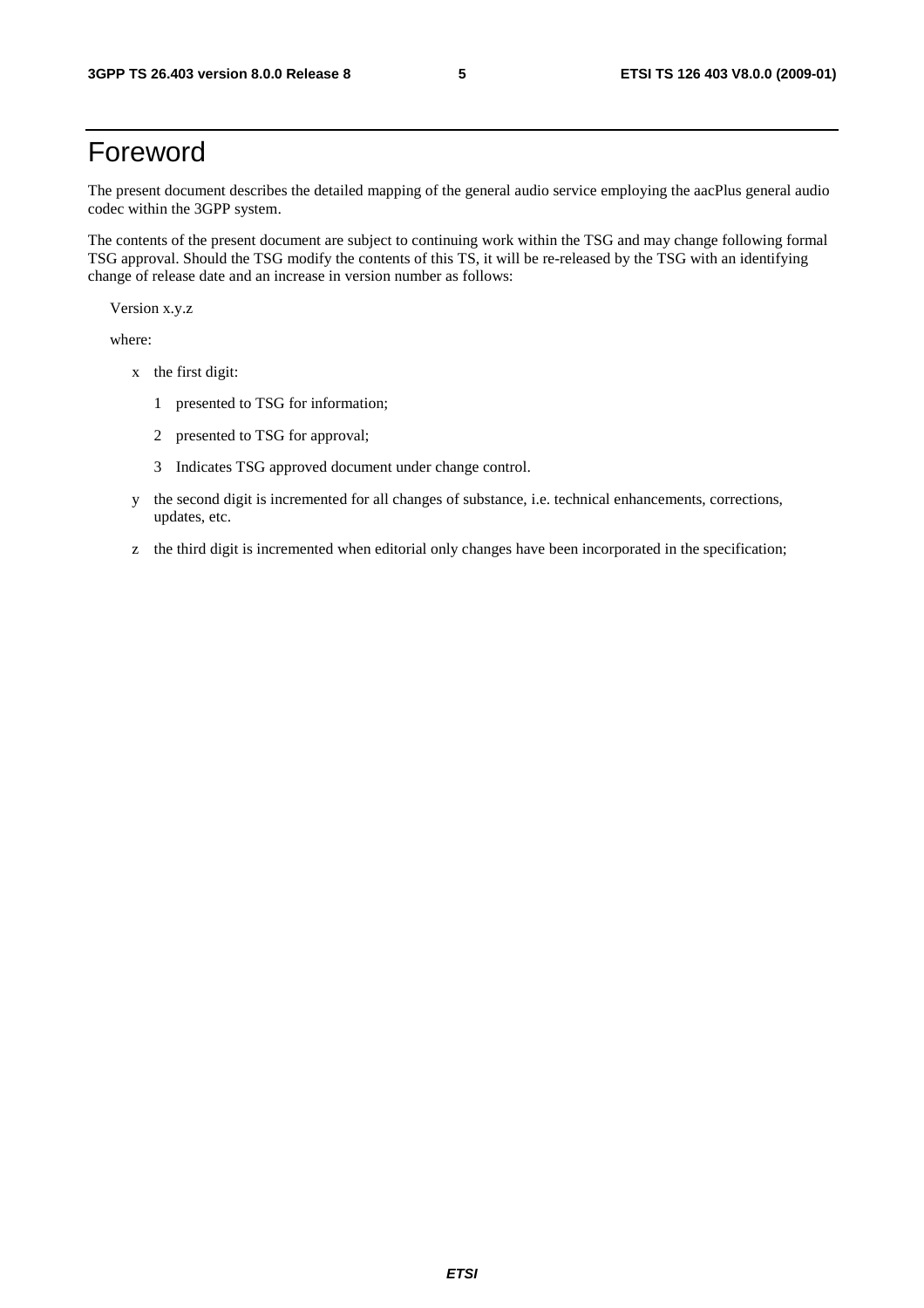### 1 Scope

This Telecommunication Standard (TS) describes the AAC encoder part of the Enhanced aacPlus general audio codec [1].

## 2 Normative references

This TS incorporates by dated and undated reference, provisions from other publications. These normative references are cited in the appropriate places in the text and the publications are listed hereafter. For dated references, subsequent amendments to or revisions of any of these publications apply to this TS only when incorporated in it by amendment or revision. For undated references, the latest edition of the publication referred to applies.

- [1] 3GPP TS 26.401: "Enhanced aacPlus general audio codec; General Description".
- [2] ISO/IEC 14496-3:2001: "Information technology Coding of audio-visual objects Part 3: Audio".
- [3] ISO/IEC 14496-3:2001/Amd.1:2003: "Bandwidth Extension".
- [4] ISO/IEC 14496-3:2001/Amd.1:2003/DCOR1.
- [5] ISO/IEC 14496-3:2001/ Amd.2:2004: "Parametric Coding for High Quality Audio".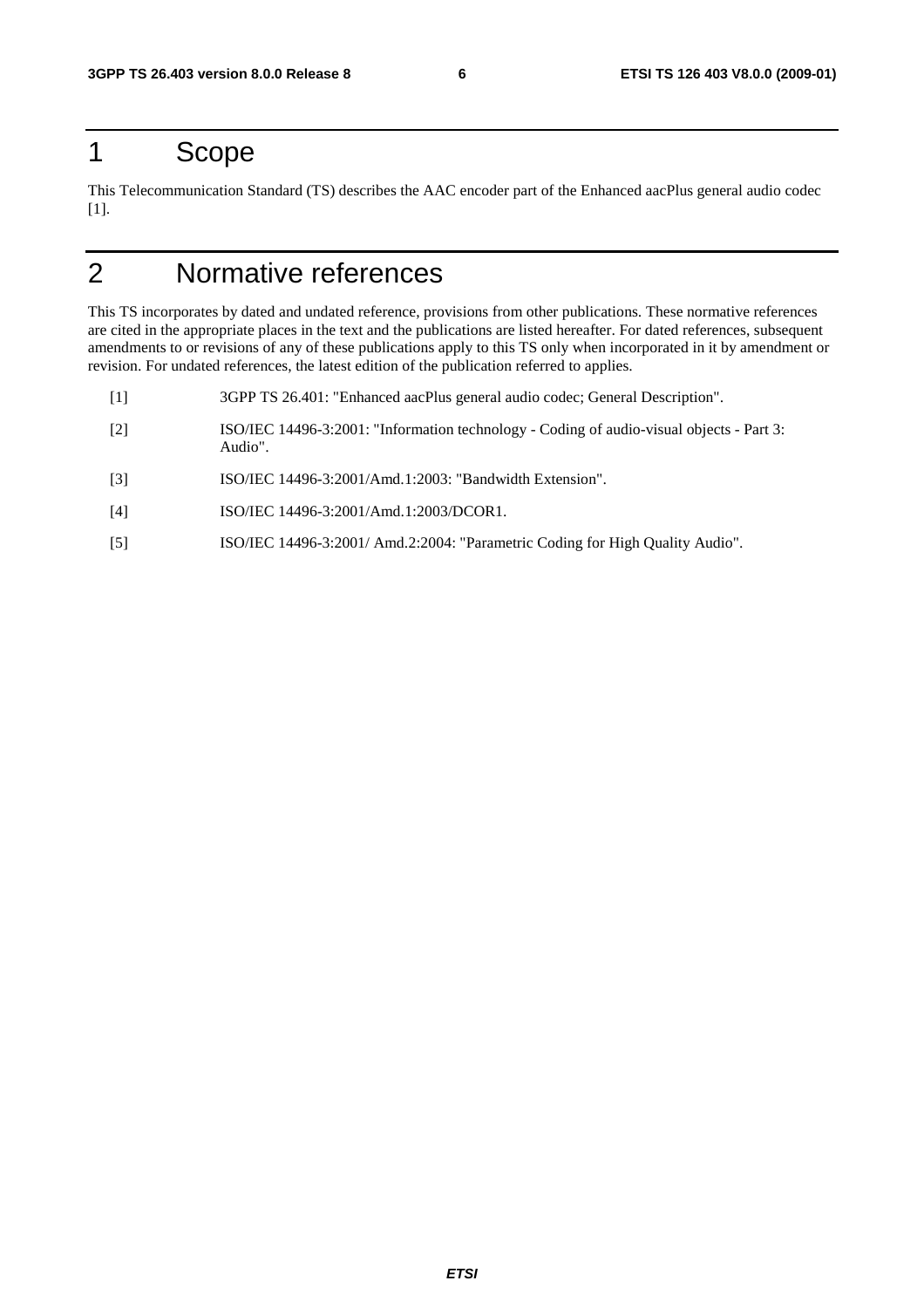### 3 Definitions, symbols and abbreviations

### 3.1 Definitions

For the purposes of this TS, the following definitions apply:

**frame:** time segment associated with one AAC single channel or channel pair element

**frequency coefficient:** output value of the MDCT transform

**scalefactor band:** a group of consecutive frequency coefficients, that will be coded with the same quantizer step size

### 3.2 Symbols

For the purposes of this TS, the following symbols apply:

 $k$  is the current index for the spectral coefficients

 $kOffset(n)$  is the index of the first spectral coefficient in scalefactorband *n* 

*n* is the current scalefactor band

### 3.3 Abbreviations

For the purposes of this TS, the following abbreviations apply.

| AAC              | Advanced Audio Coding                                                                       |
|------------------|---------------------------------------------------------------------------------------------|
| aacPlus          | Combination of MPEG-4 AAC and MPEG-4 Bandwidth extension (SBR)                              |
| Enhanced aacPlus | Combination of MPEG-4 AAC, MPEG-4 Bandwidth extension (SBR) and MPEG-4<br>Parametric Stereo |
| KBD              | Kaiser-Bessel derived                                                                       |
| PE               | perceptual entropy                                                                          |
| <b>SBR</b>       | <b>Spectral Band Replication</b>                                                            |
| <b>TNS</b>       | <b>Temporal Noise Shaping</b>                                                               |

### 4 Outline description

This TS is structured as follows:

Section 5.1 gives an encoder overview description. Section 5.2 gives a detailed description of the stereo preprocessing. Section 5.3 gives a detailed description of the filterbank used in the encoder. Section 5.4 gives a detailed description of the psychoacoustic model. Section 5.5 gives a detailed description of the temporal noise shaping and mid/side stereo tools. Section 5.6 gives a detailed description of the quantization and coding procedure used in the encoder.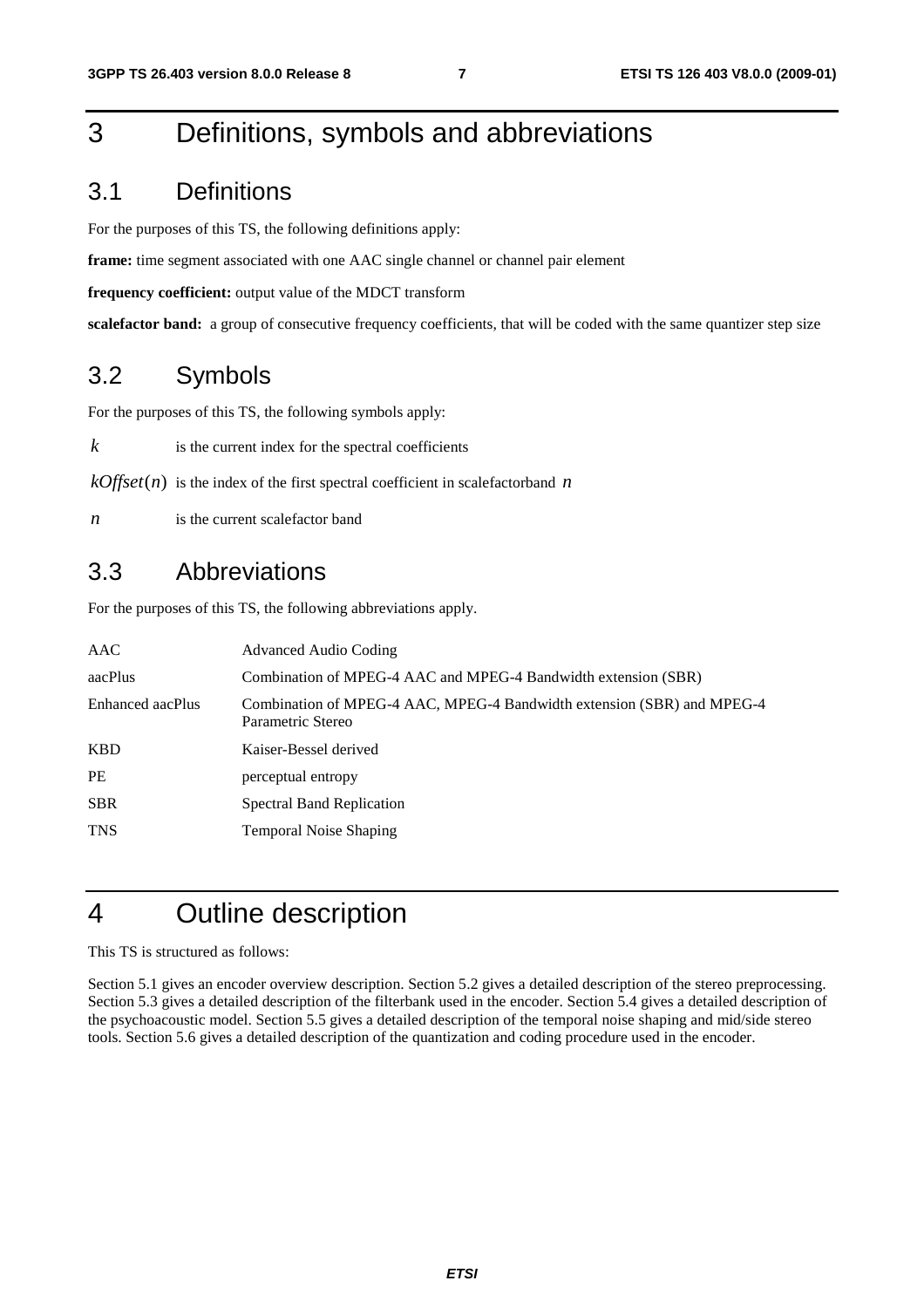### 5 AAC Encoder

### 5.1 Overview

The AAC encoder acts as the core encoding algorithm of the aacPlus system encoding at half the sampling rate of aacPlus. Since aacPlus implements the High Efficiency AAC Profile at Level 2 as defined in [3], the AAC LC object type is used. The AAC LC object type does not implement the Long Term Predictor (LTP) tool. The Level 2 implies a restriction to a maximum of two channels. Furthermore in case of SBR being used, the maximum AAC sampling rate is restricted to 24 kHz whereas if SBR is not used the maximum AAC sampling rate is restricted to 48 kHz.

The basic layout is depicted below.



**Figure 1: AAC Encoder Block Diagram**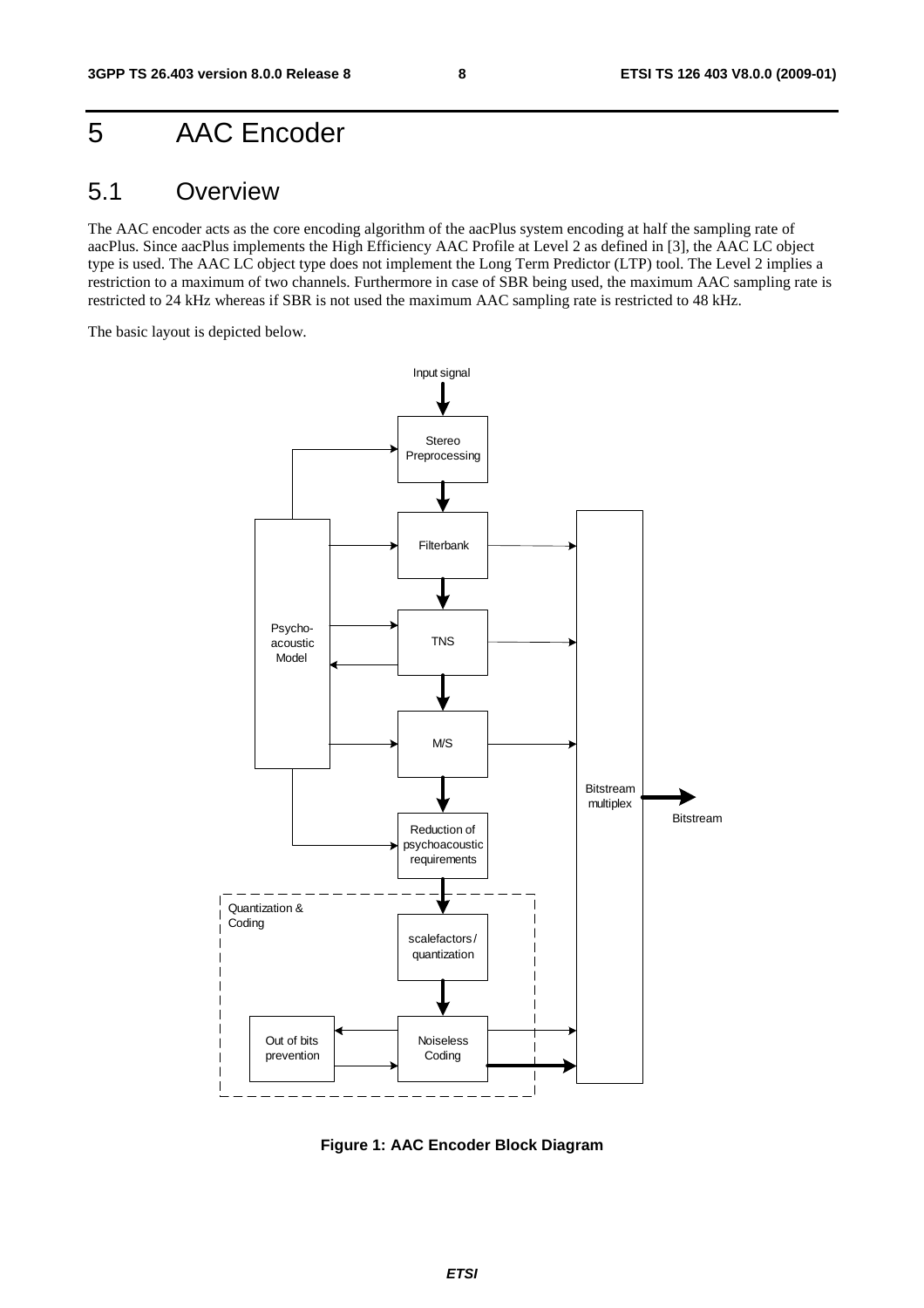### 5.2 Stereo Preprocessing

With stereo preprocessing, the stereo width of difficult to encode signals at low bitrates is reduced. Stereo preprocessing is active for bitrates less than 60kbit/s.

The side channel is attenuated with influence of the following parameters:

- The total perceptual entropy  $pe_0$  before the increase of the thresholds. This PE is smoothed over past frames and normalized. For a definition of the perceptual entropy see 5.6.1.1.3. .
- The energy ratio between side and mid channel smoothed over past frames. If the side channel is very strong, less attenuation of the side channel should happen.
- The energy ratio between the left and right channel. Less attenuation of the side channel occurs for signals that appear to be nearly on the left or the right.
- The smaller the bitrate, the more attenuation of the side channel takes place.

Depending on these parameters an attenuation factor *stereoAttFac* is calculated for every frame. Always 1024 samples of one frame for the left and right channel are then modified as follows:

$$
L' = \frac{1 + stereoAttFac}{2} \cdot L + \frac{1 - stereoAttFac}{2} \cdot R
$$

$$
R' = \frac{1 - stereoAttFac}{2} \cdot L + \frac{1 + stereoAttFac}{2} \cdot R
$$

with  $L$ ,  $R$  as left resp. right samples before and  $L'$ ,  $R'$  as modified left and right samples after stereo preprocessing.

### 5.3 Filterbank

The filterbank is an MDCT as described in [2]. The window length *N* of the MDCT is either 2048 for the ONLY\_LONG\_SEQUENCE, LONG\_START\_SEQUENCE and LONG\_STOP\_SEQUENCE window sequence or 256 for the EIGHT\_SHORT\_SEQUENCE window sequence. The spectral coefficients are defined as follows:

$$
X(k) = 2 \cdot \sum_{n=0}^{N-1} z_n \cos \left( \frac{2\pi}{N} \left( n + \frac{N/2 + 1}{2} \right) \left( k + \frac{1}{2} \right) \right)
$$
 for  $0 \le k < N/2$ 

with  $z_n$  as windowed input sequence, n as samples index and k as spectral coefficient index.

For long windows the window shape is always 1, that is a Kaiser-Bessel derived (KBD) window will be used. As window shape for the short windows always the sine window will be applied. For the definition of KBD and sine window see [2].

### 5.4 Psychoacoustic Model

The psychoacoustic model is simplified compared to the model presented in [2]. Note that the model works in combination with the quantization and coding strategy described in 5.6 below. The following sections describe the steps of the threshold calculation.

#### 5.4.1 Blockswitching

The decision wether to use long windows with a window length of 2048 samples or a sequence of eight short blocks with a window length of 256 samples will be taken in the time domain. It is not possible to switch immediately between an ONLY\_LONG\_SEQUENCE and an EIGHT\_SHORT\_SEQUENCE. Thus when switching from the long window transform to frames with eight short windows a LONG\_START\_SEQUENCE has to be inserted, resp. when switching back from short to long a STOP\_WINDOW\_SEQUENCE is neeeded. Therefore there needs to be a lookahead of 1024+576 samples for the blockswitch decision (see figure below).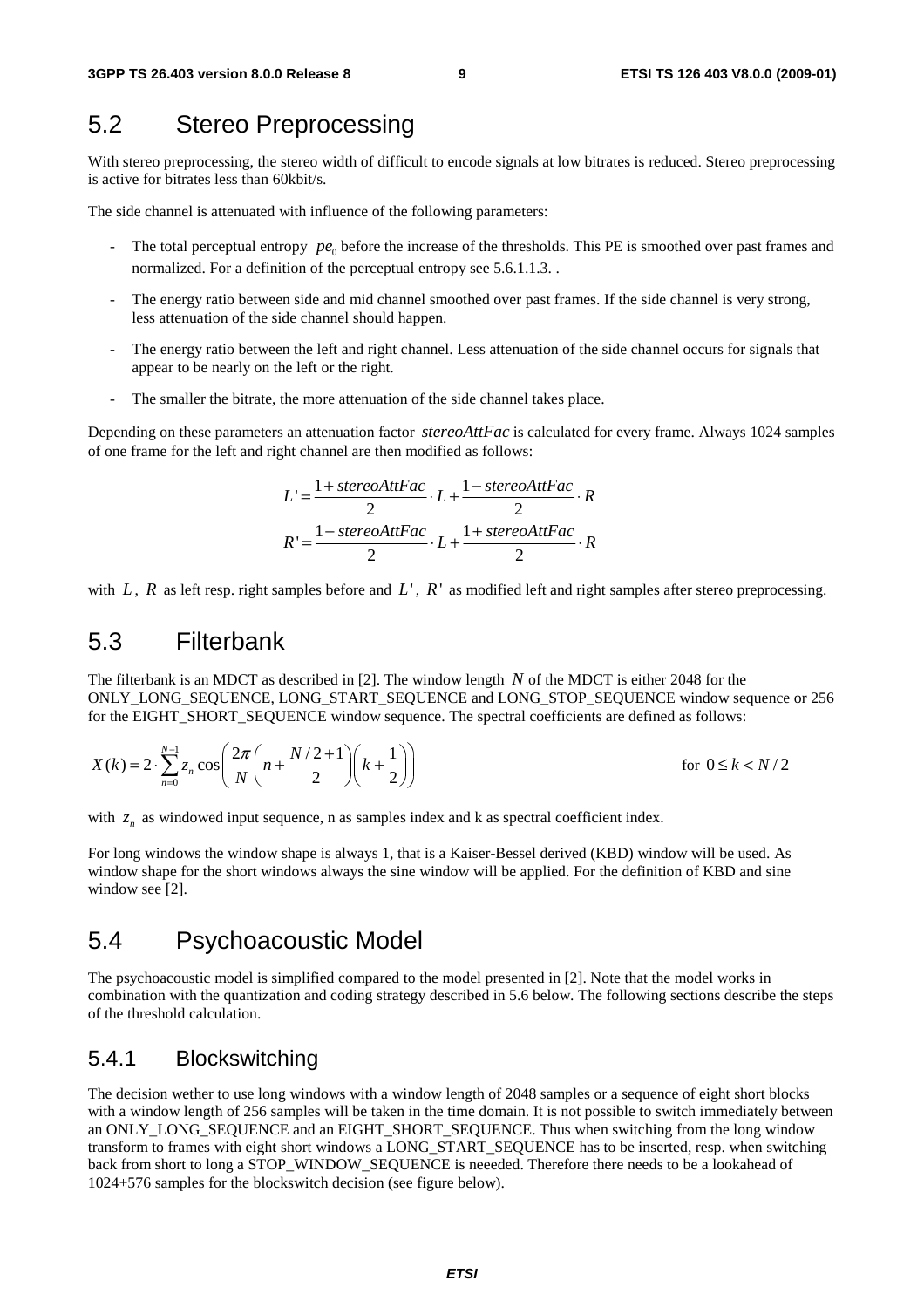

#### **Figure 2: Blockswitch detection lookahead**

A high pass IIR-Filter with the transfer function

$$
H(z) = \frac{0.7548 \cdot (z - 1)}{z - 0.5095}
$$

is applied to the samples. After filtering, eight subblock energies are calculated by summing up 128 consecutive squared samples. These eight subblock energies represent the eight short windows of the next frame.

An attack is detected if one of these subblock energies exceeds a sliding average of the previous energies by a constant factor *attackRatio* and is greater than a constant energy level *minAttackNrg* =  $1 \cdot 10^{-3}$ . The value for *attackRatio* depends on the bitrate and the number of channels:

for mono:  $attackRatio = \begin{cases} 18 & \text{for } br \leq 24kbps \ 10 & \text{if } s \leq 2411 \end{cases}$ 10 for  $br> > 24kbps$ *br attackRatio*  $= \begin{cases} 18 & \text{for } br \le \\ 10 & \text{for } br > \end{cases}$  $\overline{a}$ for stereo:  $\arctan\left(\frac{18}{18}\right)$  for  $br \leq 32$ kbps 10 for  $br> >32 kbps$ *br attackRatio*  $= \begin{cases} 18 & \text{for } br \le \\ 10 & \text{for } br > \end{cases}$ 

The window sequence of the next frame is now either set to ONLY\_LONG\_SEQUENCE or EIGHT\_SHORT\_SEQUENCE. Now the final window sequence of the actual frame can be determined by obeying the following the rules:

 $\overline{a}$ 

- 1. after a long window there can be a long or a start window
- 2. after a start window there will always be a short window sequence
- 3. after a short window sequence follows another short window sequence or a stop window
- 4. after a stop window there can be a long window or a start window

If the current window sequence is and EIGHT\_SHORT\_SEQUENCE, the eight windows will be grouped to reduce the sideinfo for transmitting scalefactors etc. If no attack has been detected in the actual short window sequence, there will be 3 groups with the first 3 subwindows in the first group, the next 3 in the second group and the last 2 subwindows will be in the third group. For short window sequences with attack there will always be 4 groups. The number of subwindows in each group depends on the position of the attack subwindow: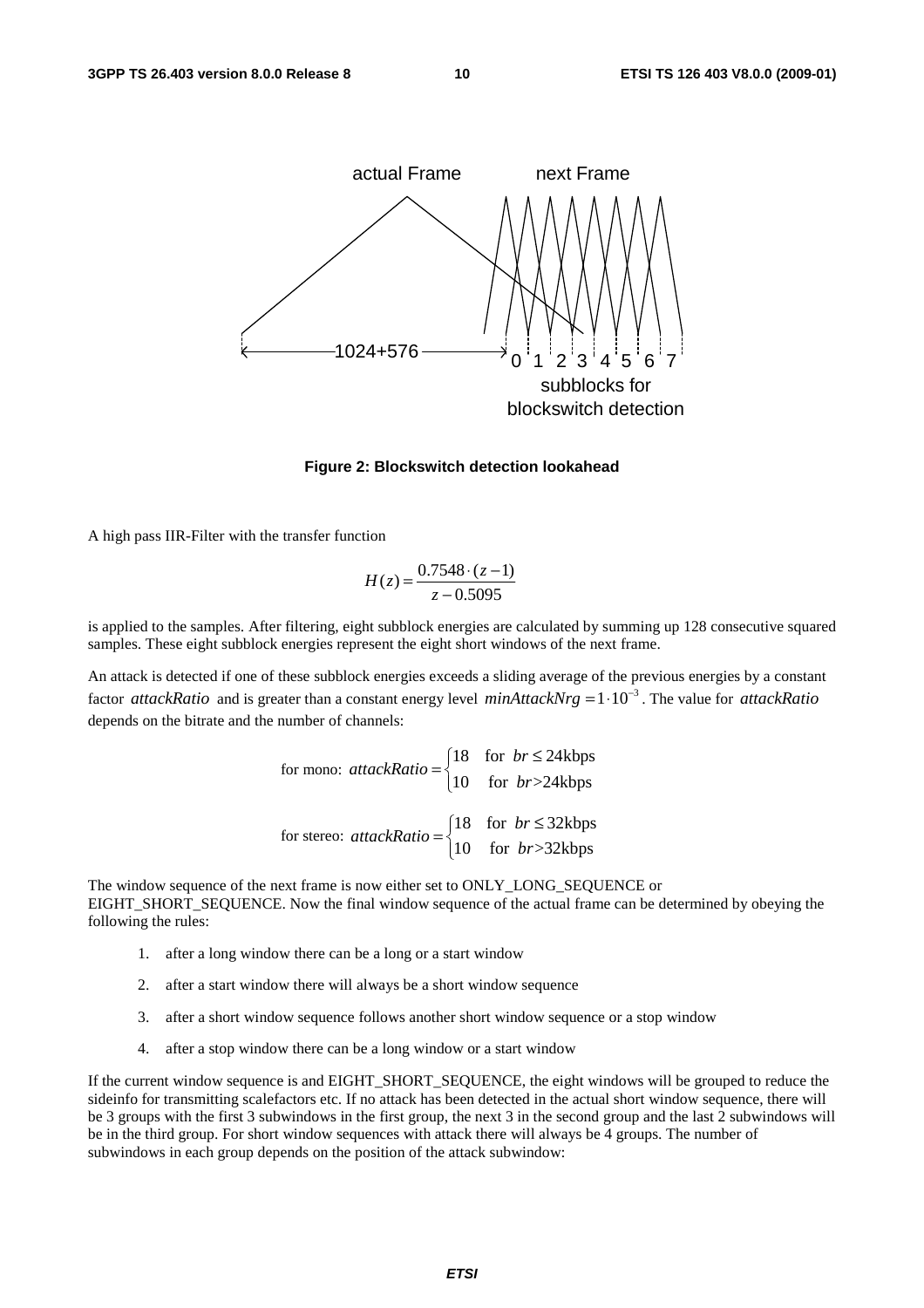| position<br>of attack | group 1 | nr of subwindows   nr of subwindows   nr of subwindows<br>group 2 | group 3 | nr of<br>subwindows<br>group 4 |
|-----------------------|---------|-------------------------------------------------------------------|---------|--------------------------------|
|                       |         |                                                                   |         |                                |
|                       |         |                                                                   |         |                                |
|                       |         |                                                                   |         |                                |
|                       |         |                                                                   |         |                                |
|                       |         |                                                                   |         |                                |
|                       |         |                                                                   |         |                                |
|                       |         |                                                                   |         |                                |
|                       |         |                                                                   |         |                                |

|  | Table 1: Grouping of subwindows in an EIGHT_SHORT_SEQUENCE |  |  |
|--|------------------------------------------------------------|--|--|
|  |                                                            |  |  |

In case of stereo encoding, the blocktype for both channels must be the same to be able to apply the M/S stereo tool. The final common blocktype is chosen as shown in the following table:

|  | Table 2: window sequence synchronization for stereo |  |
|--|-----------------------------------------------------|--|
|  |                                                     |  |

| blocktype channel | blocktype channel | final blocktype for |  |  |
|-------------------|-------------------|---------------------|--|--|
| o                 |                   | both channels       |  |  |
| Long              | long              | long                |  |  |
| Long              | start             | start               |  |  |
| Long              | short             | short               |  |  |
| Long              | stop              | stop                |  |  |
| Start             | long              | start               |  |  |
| Start             | start             | start               |  |  |
| Start             | short             | short               |  |  |
| Start             | stop              | short               |  |  |
| Short             | long              | short               |  |  |
| Short             | start             | short               |  |  |
| Short             | short             | short               |  |  |
| Short             | stop              | short               |  |  |
| Stop              | long              | stop                |  |  |
| Stop              | start             | short               |  |  |
| Stop              | short             | short               |  |  |
| Stop              | stop              | stop                |  |  |

If the final window sequence is EIGHT\_SHORT\_SEQUENCE the grouping is chosen from the channel containing the higher maximum subblock energy.

#### 5.4.2 Threshold Calculation

The following are the necessary steps for the calculation of the psychoacoustic threshold  $thr(n)$ , which is an upper limit for the quantization noise of the coder.

#### 5.4.2.1 Calculation of the energy spectrum

The energy spectrum in the coder scalefactor band domain  $en(n)$  is calculated by using the output values  $X(k)$  of the MDCT-transform that are later quantized and coded. This is done by the following equation:

$$
en(n) = \sum_{k=k^\circ}}^{k^\circ} X(k) \cdot X(k)
$$

Here  $kOffset(n)$  is the first spectral line of scalefactor band *n*.

In this psychoacoustic model no threshold partition is used. The threshold calculation is performed directly in the scalefactor band domain.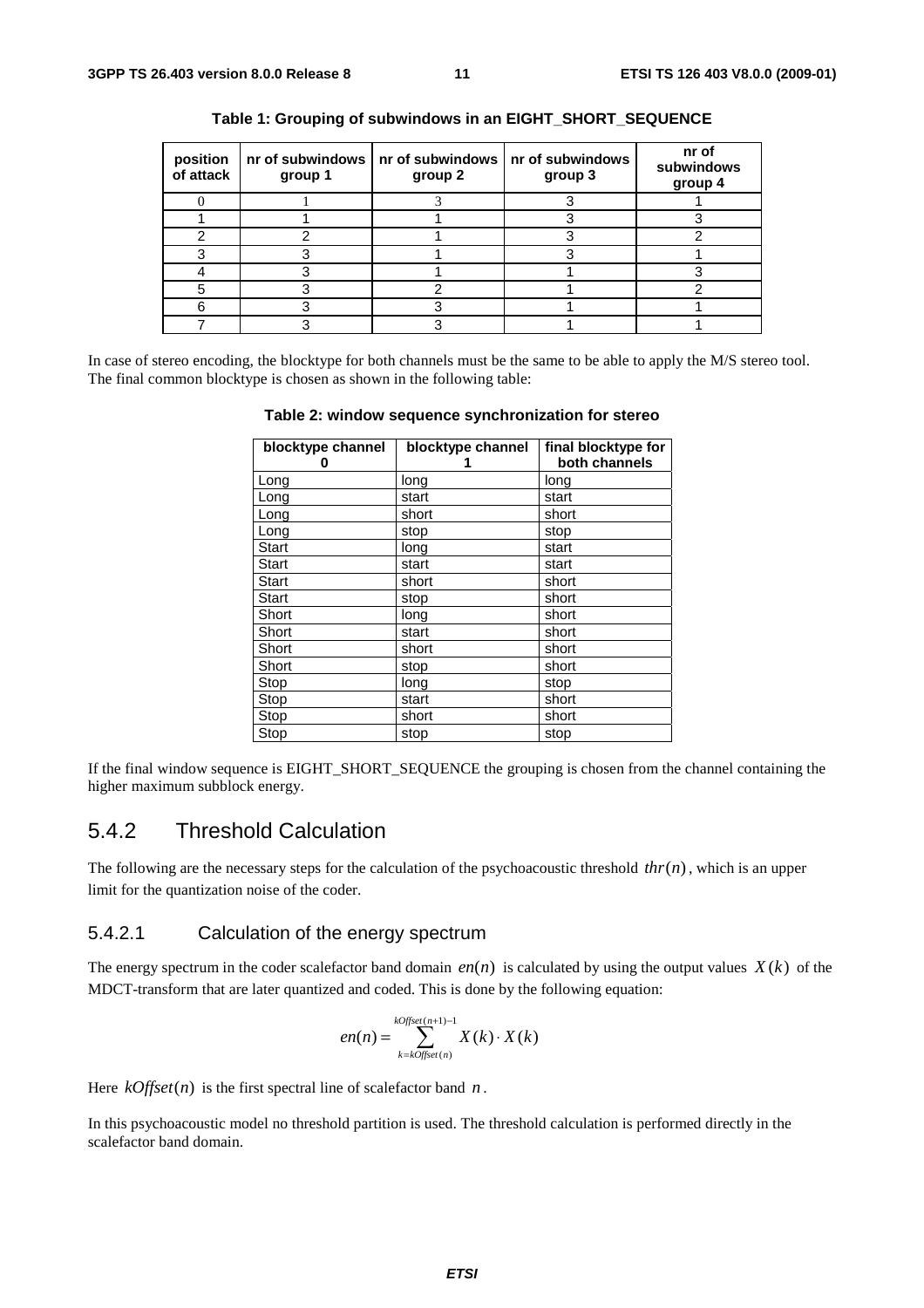#### 5.4.2.2 From energy to threshold

No difference is made between tonal and noisy components in the signal. Therefore the "worst case" is assumed, i.e. the signal is tonal for the complete frequency range. Thresholds must be achieved that result in a "transparent" audio quality.

The decrease of the energy is done by a constant required signal to noise ratio *SNR* which is 29dB for AAC . The scaled thresholds  $thr_{scaled}(n)$  are:

$$
thr_{scaled}(n) = \frac{en(n)}{SNR}
$$

#### 5.4.2.3 Spreading

Instead of a convolution of the spectral energy with a spreading function, a simpler spreading is calculated. Here the slope to higher frequencies is created by weighting the previous threshold value with a frequency dependent factor  $s<sub>k</sub>(n)$  and by building the maximum of the threshold value of the actual band with this weighted threshold of the previous band.

$$
thr'_{spr}(n) = \max(thr_{scaled}(n), s_h(n) \cdot thr_{scaled}(n-1))
$$

Accordingly the steeper slope towards the low frequencies is computed by another pass beginning at the highest band and weighting the energy values by a factor  $s<sub>i</sub>(n)$ .

$$
thr_{spr}(n) = \max(thr'_{spr}(n), s_l(n) \cdot thr'_{spr}(n+1))
$$

The values for  $s<sub>k</sub>(n)$  resp.  $s<sub>k</sub>(n)$  are calculated by the distance of the adjacent bands in Bark and a constant slope that is 15dB/Bark for the first and 30dB/Bark for the second equation.

#### 5.4.2.4 Threshold in quiet

The comparison with the threshold in quiet  $thr_{\text{quiet}}(n)$  is a simple maximum operation.

$$
thr_q(n) = \max(thr_{spr}(n), thr_{quiet}(n))
$$

The threshold in quiet is given as array for the Bark scale. Because of the difference of the scalefactor band scale compared to the Bark scale, the minimum of the threshold in quiet for the Bark values at the lower and the upper end of the scalefactor band is used.

#### 5.4.2.5 Pre-echo control

The pre-echo control operates as in the psychoacoustic model of [2]. To avoid pre-echos the actual threshold  $thr_a(n)$  is compared to the previous threshold  $thr_{n-1}(n)$ :

$$
thr(n) = \max(rpmin \cdot thr_q(n), \min thr_q(n), rpelev \cdot thr_{q,-1}(n)))
$$

with the parameters  $rpelve = 2$  and  $rpmin = 0.01$ .

No pre-echo control can be calculated in case of blockswitching, because the psychoacoustic model doesn't calculate the thresholds for both long and short blocks simultaneous and the pre-echo control needs the thresholds of the previous block with the same scalefactor band partition as the actual block. Thus the pre-echo control is inactive for the first short window (but not all short windows in a short frame) after a start block and for all frames with a stop window sequence.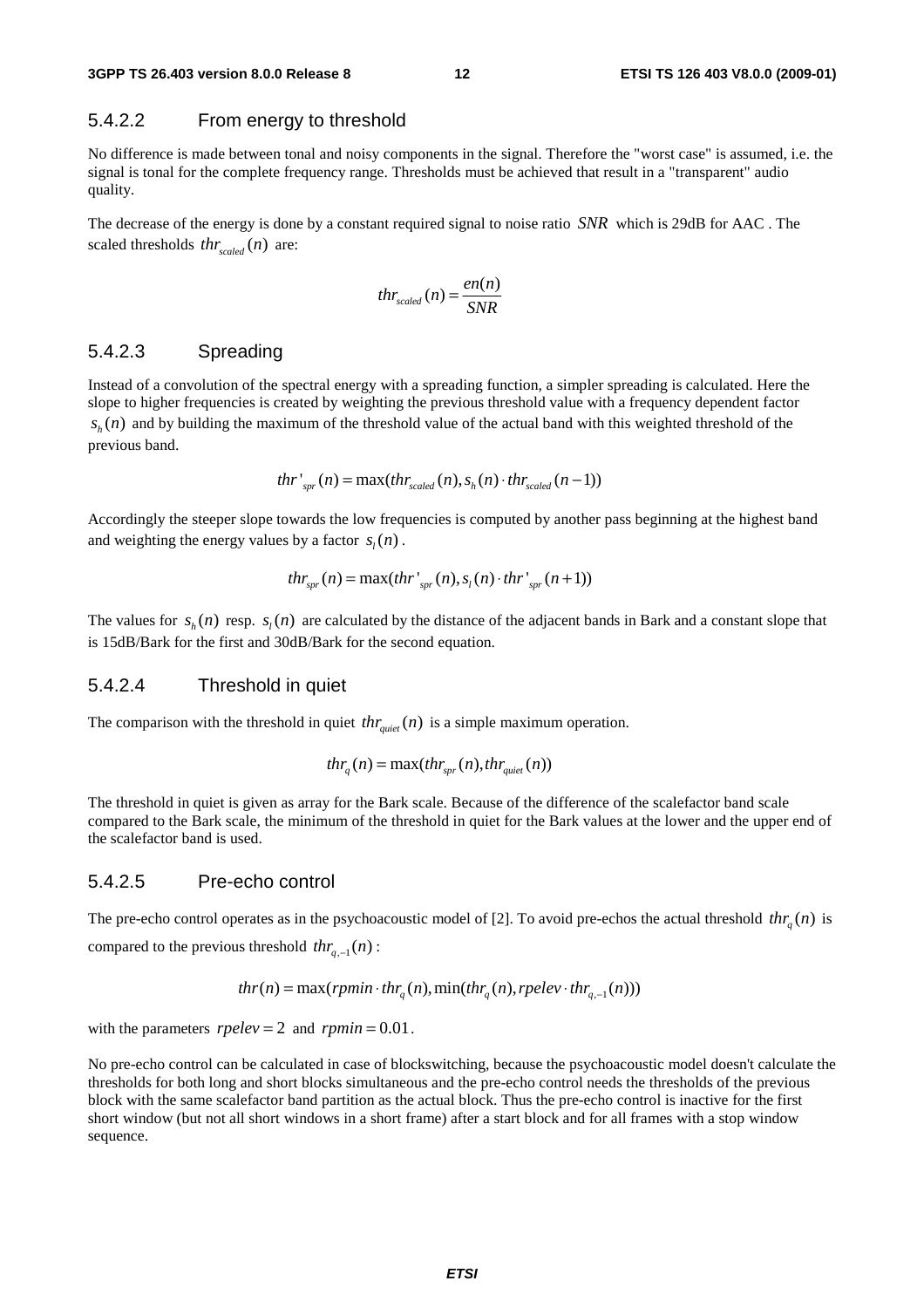### 5.4.3 Spreaded Energy Calculation

After an eventual filtering of the mdct spectrum with the TNS analysis filter (see 5.5.1 ), the energy calculation of section 5.4.2.1 has to be performed again. Spreading this energy  $en(n)$  the same way as the thresholds (see 5.4.2.3) yields the spreaded energy  $es(n)$  in the scalefactor band domain. The values for  $s<sub>i</sub>(n)$  resp.  $s<sub>i</sub>(n)$  are dependent on the blocktype and are derived from constant slopes in the bark domain.

For long block  $s_i(n) = 30dB/bark \cdot \Delta bark(n)$  and

 $20dB/bark \cdot \Delta bark(n)$  for *bitrate* / *channel* >  $22kbit/s$  $h_n(n) = \begin{cases} -\cos\theta & \text{for } n \neq n, \\ 15dB/\text{bark} & \text{for } \text{bitrate}/\text{channel} \leq 22\text{kbits} \end{cases}$ *bark(n)* for *bitrate* / *channel s n*  $\begin{aligned} = \begin{cases} 20 \text{dB}/\text{bark} \cdot \Delta bark(n) & \text{for} \; \text{bitrate}/\text{channel} > \\ 15 \text{dB}/\text{bark} \cdot \Delta bark(n) & \text{for} \; \text{bitrate}/\text{channel} \leq \end{cases} \end{aligned}$  $\lfloor 15dB/bark \cdot \Delta bark(n) \rfloor$  for *bitrate* / *channel*  $\leq$ 

and for short blocks  $s_i(n) = 20dB/bark \cdot \Delta bark(n)$  and  $s_i(n) = 15dB/bark \cdot \Delta bark(n)$ , with

Δ*bark(n)* as the width in bark of the scalefactor band *n*

Both the scalefactor band energy *en*(*n*) after TNS and the spreaded energy  $es(n)$  are important input values for the determination of which bands must not be quantized to zero (see section 5.6.1.1.2. for more details on the avoidance of spectral holes).

#### 5.4.4 Grouping

If the window sequence of the current frame is an EIGHT\_SHORT\_SEQUENCE, a grouping configuration has been determined by the blockswitching algorithm described above. The psychoacoustic model calculates thresholds, energies and other variables in the subwindow domain. The scalefactor band based thresholds and energies are grouped by adding up the values of all subwindows belonging to one group. The spectrum has to be reordered to match the new combined scalefactor bands.

### 5.5 Tools

#### 5.5.1 Temporal Noise Shaping (TNS)

For a general description of TNS see [2]. If TNS is active in this encoder, only one filter per MDCT-spectrum will be applied. The steps in TNS encoding are described below. TNS is always calculated on a per subwindow basis, so in case of an EIGHT\_SHORT\_SEQUENCE window sequence these steps have to be applied once for each of the eight subwindows.

#### 5.5.1.1 TNS detection

Out of the spectral coefficients  $X(k)$  a weighted spectrum  $X_{w}(k) = X(k) \cdot wfac(k)$  is calculated. The weighting

factors are determined from the energy of the appropriate scalefactor band  $wfac(k) = \frac{1}{\sqrt{en(n)}}$ . For a definition of the

scale factor band energy  $en(n)$  see section 5.4.2.1. The factors are smoothed by filtering down:

```
for (k=lpcStopLine-2; k>=lpcStartLine; k--) { 
 wfac[k] = (wfac[k] + wfac[k+1]) / 2;}
```
and up:

```
for (k=lpcStartLine+1; k<lpcStopLine; k++) { 
 wfac[k] = (wfac[k] + wfac[k-1]) / 2;}
```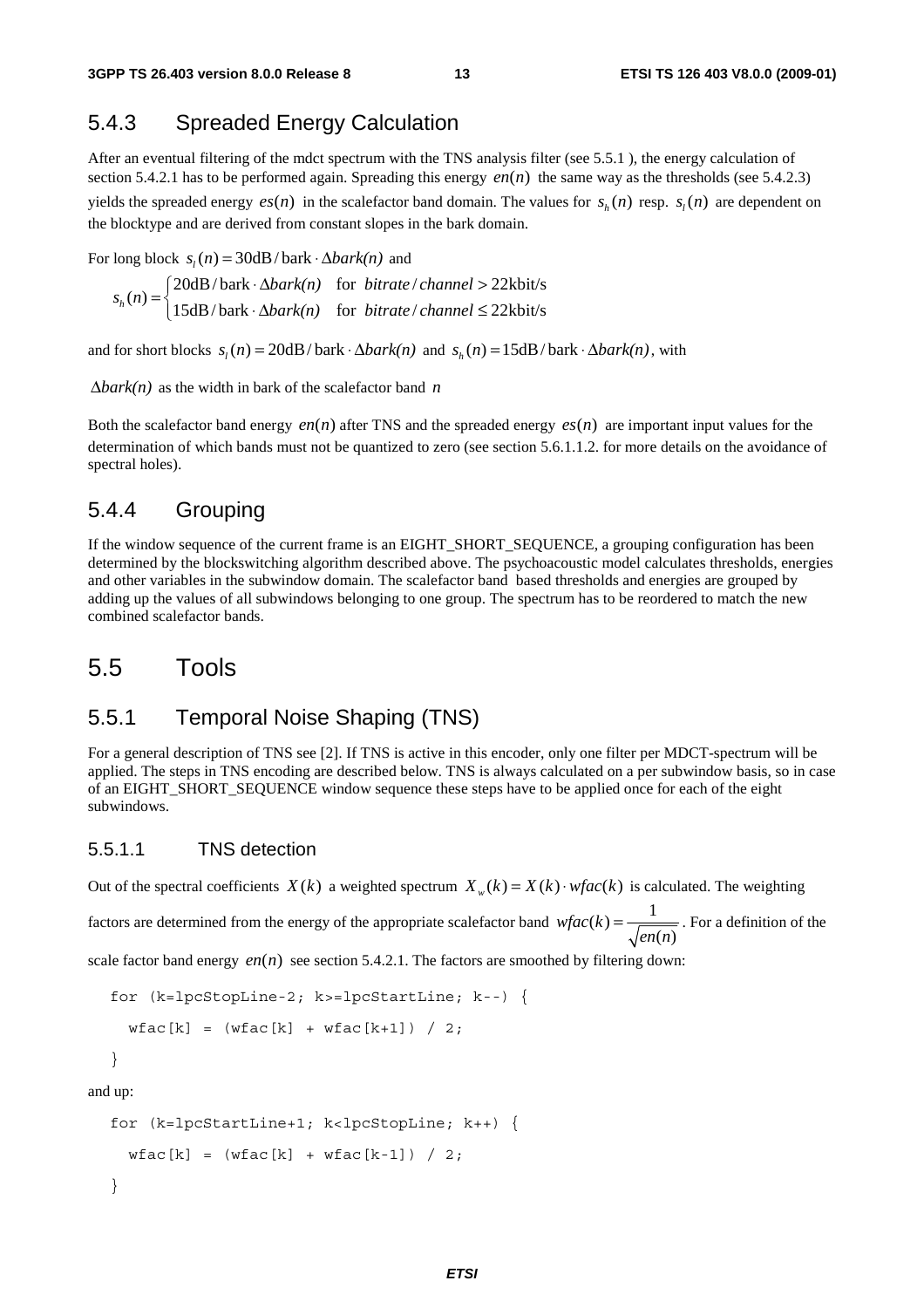The lower and upper limits lpcStartLine and lpcStopLine depend on the bitrate and the blocktype. Next steps are an autocorrelation calculation and a LPC calculation using the Levinson-Durbin algorithm. As result so called parcor or reflection coefficients *rq* and the prediction gain are available. TNS will be used only if the prediction gain is greater than a given threshold, which is bitrate dependent and varies between 1.2 and 1.41.

#### 5.5.1.2 TNS Stereo Synchronization

If prediction gains for the left and right channel differ only less than 3%, the same TNS filter coefficients are chosen for both channels by copying the TNS data of the left channel to the right channel.

#### 5.5.1.3 TNS Order

The TNS parcor coefficients will be quantized with a resolution of 4 bits for long blocks and 3 bits for short blocks. The order of the coefficients is now determined by going down from the maximum order until the first coefficient that exceeds an absolute value of 0.1 has been reached.

#### 5.5.1.4 TNS Filtering

The spectral coefficients  $X(k)$  will now be replaced by filtering with the parcor coefficients. The first scalefactor band affected corresponds to a frequency of 1275Hz for long blocks resp. 2750Hz for short blocks. The filtering is done with the help of a so called lattice filter, no conversion from parcor coefficients *rq* to linear prediction coefficients is required.

#### 5.5.1.5 Threshold modification

In the frequency range from 380Hz to the start frequency of the TNS filter the coding demands will be increased by multiplying a factor of 0.25 to the thresholds  $thr(n)$  calculated by the psychoacoustic model.

#### 5.5.2 Mid/Side Stereo

Normal stereo operation, and thus Mid/Side Stereo, is only required when operating the encoder at bitrates at or above 44 kbit/s. Below 44 kbit/s the Parametric Stereo coding tool [5] is used instead where the AAC core is operated in mono.

Within Mid/Side Stereo, for each scalefactor band the left and right channel coefficients are either coded as L and R or as mid and side channel

$$
M = \frac{L+R}{2} \text{ and } S = \frac{L-R}{2}.
$$

For stereo in the psychoacoustic model in addition to the left and right energies  $en_{L,R}(n)$  also the mid and side energies  $en_{M,S}(n)$  are calculated. The threshold for coding mid and side channel is simply the minimum of left and right thresholds  $thr_{LR}(n)$ . M/S coding is actually used if

$$
\frac{\min(thr_L(n), thr_R(n))^2}{en_M(n)\cdot en_S(n)} \ge \frac{thr_L(n)\cdot thr_R(n)}{en_L(n)\cdot en_R(n)}
$$

is fulfilled. In such a case left channel values for spectral coefficients, energies and thresholds will be replaced by the mid channel values, resp. right channel values will be replaced by the side channel values. The spreaded energy  $es(n)$ for mid and side channel will be the minium of the spreaded energy of left and right channel.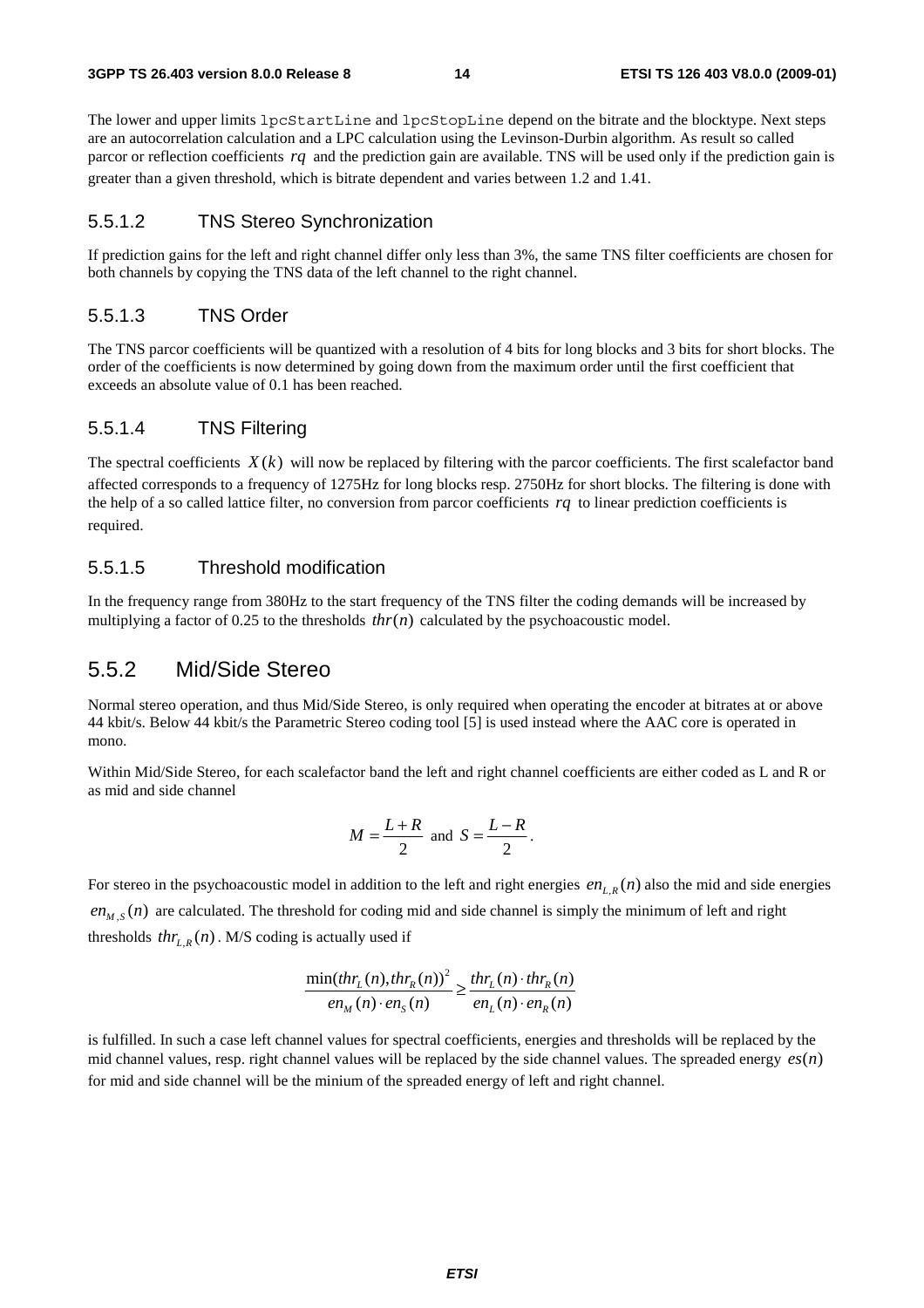### 5.6 Quantization and coding

### 5.6.1 Reduction of psychoacoustic requirements

Usually the requirements of the psychoacoustic model are too strong for the desired bitrate. Thus a threshold reduction strategy is necessary, i.e. the strategy reduces the requirements by increasing the thresholds given by the psychoacoustic model. An overcoding, i.e. decreasing the thresholds for a finer quantization, doesn't take place in this encoder. In this section the strategy to reduce the requirements for the quantization accuracy is presented. The first section explains the technique to modify the thresholds calculated by the psychoacoustic model. The reduction strategy has to operate with estimations of the bit demand to avoid multiple quantization and bit counting. This is done by an estimation of the used bits by the perceptual entropy described in the second section. Finally the method how to find the amount of threshold reduction for a given bit demand is presented.

#### 5.6.1.1 Principle of the threshold reduction strategy

#### 5.6.1.1.1 Addition of noise with equal loudness

An increase of the thresholds  $thr(n)$  from the psychoacoustic model is done in the form that the loudness of the

disturbance is equal for all bands. Here the loudness *l* for additional noise is approximated by the equation  $l = n^{0.25}$ , where  $n$  is the energy of the noise. To increase the masking threshold equally loud over the whole frequency range, to each scalefactor band the constant loudness *r* will be added:

$$
thr_r(n) = (thr(n)^{0.25} + r)^4
$$

The thresholds are converted to the loudness domain and after the addition of the constant loudness there is a conversion back to the energy domain.

#### 5.6.1.1.2 Avoidance of spectral holes

The basic form of threshold reduction described above is insufficient to guarantee an adequate audio quality. There will be too many bands where the quantization sets all spectral values to zero, i.e. audible holes in the frequency domain will occur. This problem can be solved with the help of an additional strategy to avoid holes. The bands that must not be quantized to zero are selected. The value of the increased threshold  $thr(n)$ , which is determined by the previous equation, in such bands must not exceed the energy  $en(n)$  in this band diminished by a minimum signal to noise ratio  $minSnr(n)$ . This is done by building the minimum:

$$
thr_r(n) = \min((thr(n)^{0.25} + r)^4, \frac{en(n)}{minSnr(n)}
$$

The minimum requirements  $minSNR(n)$  are frequency dependent and will be calculated for the given bitrate on initialization of the encoder. First the number of average bits per channel and transform block *avgChBits* have to be converted in a perceptual entropy *pe* by calculating:

$$
pe = 1.18 \cdot avgChBits
$$

Of this total *pe* 60% are equally divided among the number of active barks *nBark* , that is determined by the maximum bandwidth of the AAC encoder.

$$
barkPe_{\min} = \frac{0.6 \cdot pe}{nBark}
$$

For each scalefactor band the corresponding part of the perceptual entropy called  $sfbPe_{\text{min}}(n)$  is calculated by converting *barkPe* to the width in Bark of the appropriate band. With the following equation  $minSNR(n)$  is calculated from the  $sfbPe_{min}(n)$ :

$$
minSnr(n) = \frac{1}{2^{sfbP_{e_{min}(n)/w(n)}}-1.5}
$$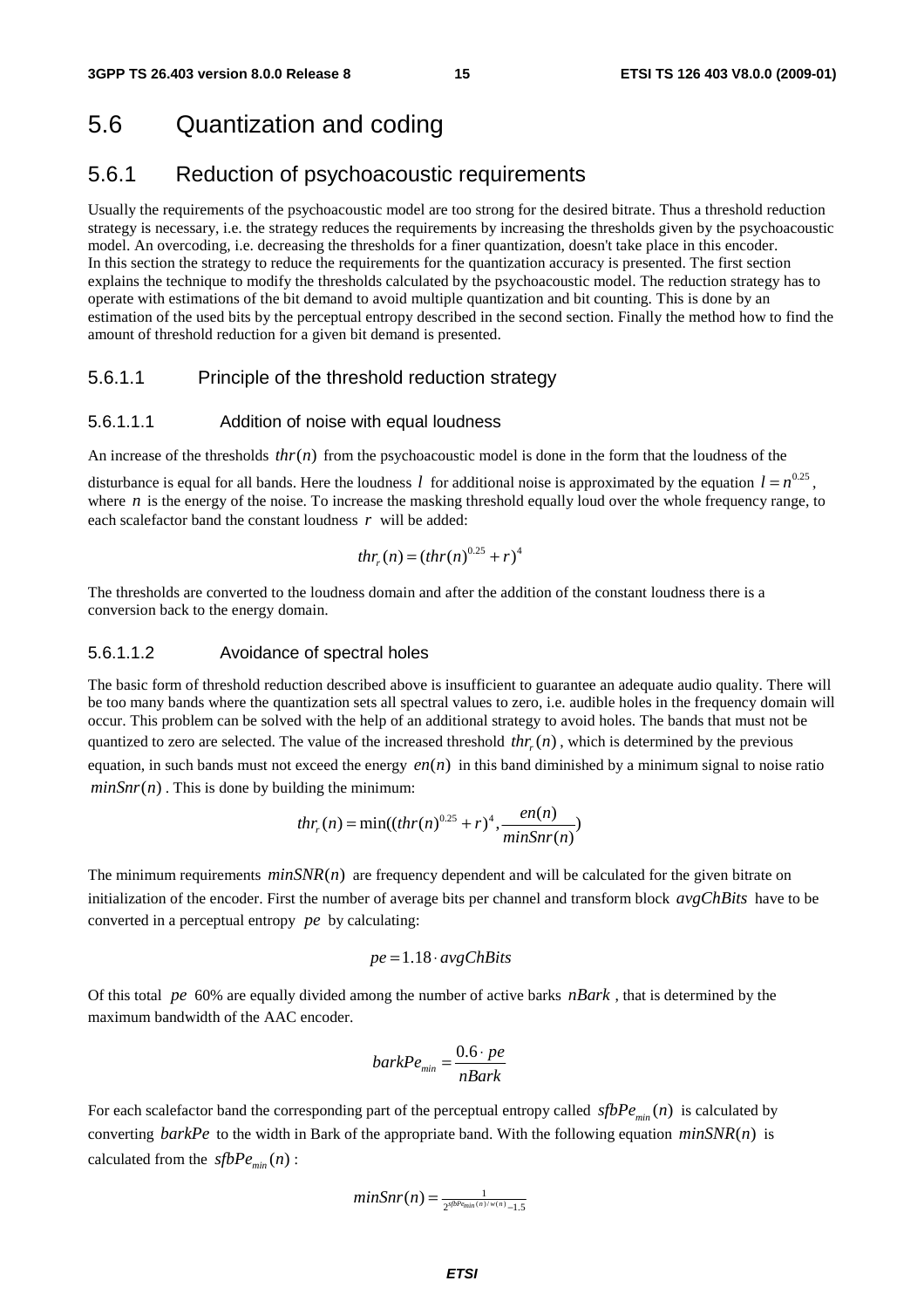The value  $w(n)$  holds the number of spectral lines in the scalefactor band *n*.

Finally the value of  $minSNR(n)$  is limited to a maximum of 25dB and a minimum of 1dB.

A signal dependent modification of the minimum requirements is performed by increasing the minimum distance between energy and threshold on local peaks and decrease it for local valleys of the scalefactor band energy  $en(n)$ .

In case of M/S stereo another modification of  $minSNR(n)$  takes place. Depending on the energy difference between mid and side channel the requirements for the weaker channel will be released.

#### 5.6.1.1.3 Relation between bit demand and perceptual entropy

As there is only one quantization and the used bits will only be counted thereafter, the reduction strategy works with an estimation of these used bits. This is done by using the so called perceptual entropy PE. The PE used in this encoder is computed per scalefactor band:

$$
sfbPe = nl \cdot \begin{cases} \log_2(\frac{en}{thr}) & \text{for } \log_2(\frac{en}{thr}) \ge c1\\ (c2 + c3 \cdot \log_2(\frac{en}{thr})) & \text{for } \log_2(\frac{en}{thr}) < c1 \end{cases}
$$

with  $c_1 = \log_2(8)$ ,  $c_2 = \log_2(2.5)$ ,  $c_3 = 1 - c_2/c_1$ . The estimated number of lines that won't be zero after the quantization is called *nl*. This number is derived from the form factor  $\iint ac(n) =$  $(n)$  $(n) = \sum_{k=1}^{\infty} \sqrt{X(k)}$ *kOffset n k kOffset n*  $\text{frac}(n) = \sum_{x} \sqrt{|X(k)|}$  $+1)$  –  $=\sum_{k= kofiset(n)}^{k=0} \sqrt{|X(k)|}$  that is also

needed by the scalefactor estimator:

$$
nl = \frac{ffac(n)}{\left(\frac{en(n)}{kOfset(n+1)-kOffset(n)}\right)^{0.25}}
$$

The total PE *pe* of one frame is the sum of the scalefactor band perceptual entropies:

$$
pe = peOffset + \sum_{n} sfbPe(n)
$$

To get a more linear relation between PE and the number of bits needed a constant value *peOffset* is added to the scalefactorband perceptual entropies. The value for *peOffset* is determined at initialization time:

$$
peOffset = \begin{cases} 0 & \text{for chBitrate} > 32000\\ \max(50,100 - \frac{100}{32000} \cdot chBitrate) & \text{for chBitrate} \le 32000 \end{cases}
$$

with *chBitrate* as the bitrate per channel in bits per second

An approximation for the conversion from actual needed bits to perceptual entropy is:

$$
pe = 1.18 \cdot bits
$$

#### 5.6.1.2 Calculation of Bit Demand

Since the AAC encoder uses a bitreservoir technique, the number of bits used for the actual frame will be variable. The bit demand of the current frame depends on:

- the current fullness of the bitreservoir, a number between  $0$  (empty) and  $1$  (full)
- the relative difficulty of the frame, a measure for this is the perceptual entropy  $pe_0$  based on the unmodified psychoacoustic thresholds

The steps to calculate the bit demand for the current frame are:

With help of the bitreservoir fullness, the variables *bitSave* and *bitSpend* are calculated according to the two figures below: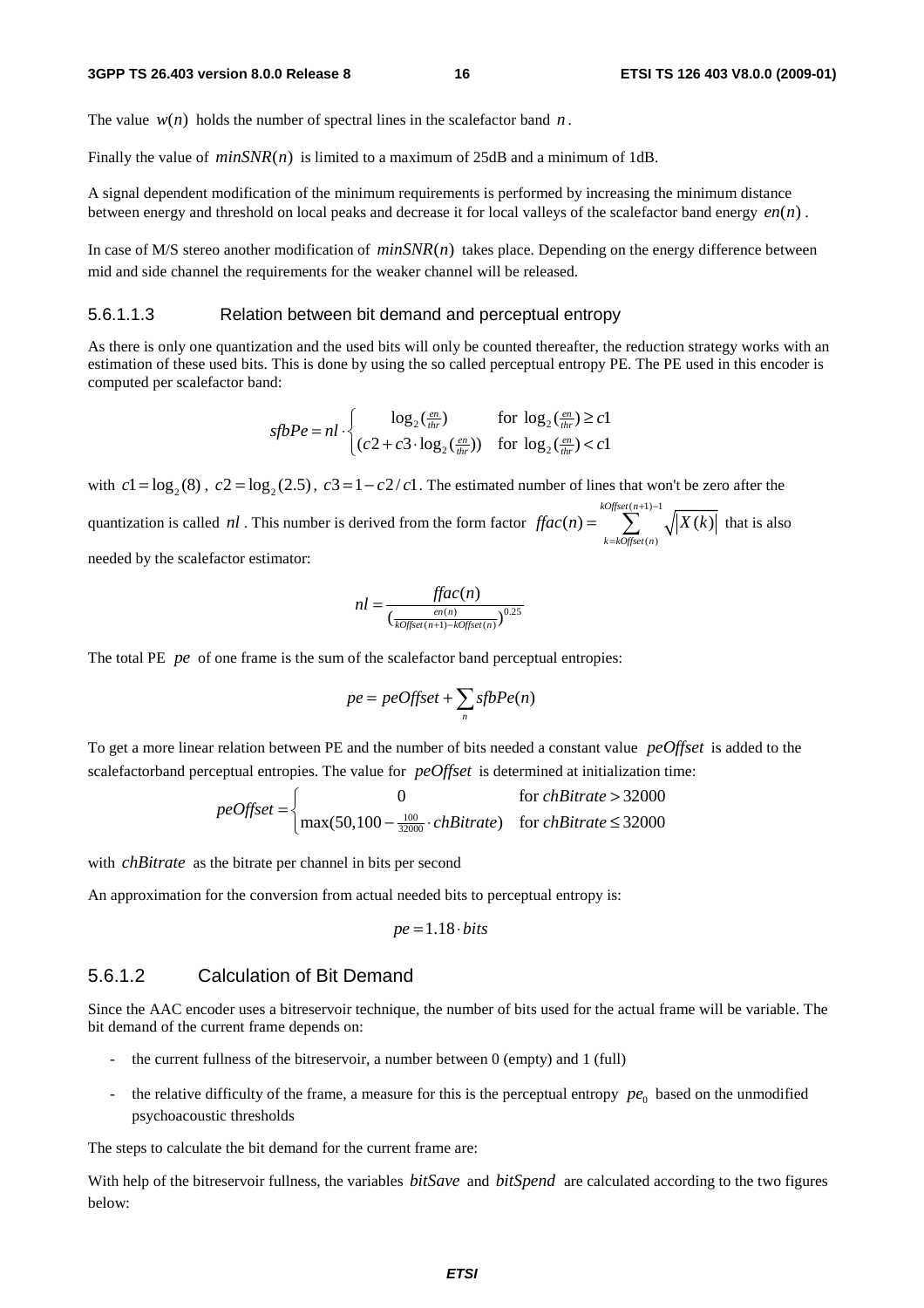

#### **Figure 4: Calclation of bitSpend**

The parameters are different for long and short blocks:

*ETSI*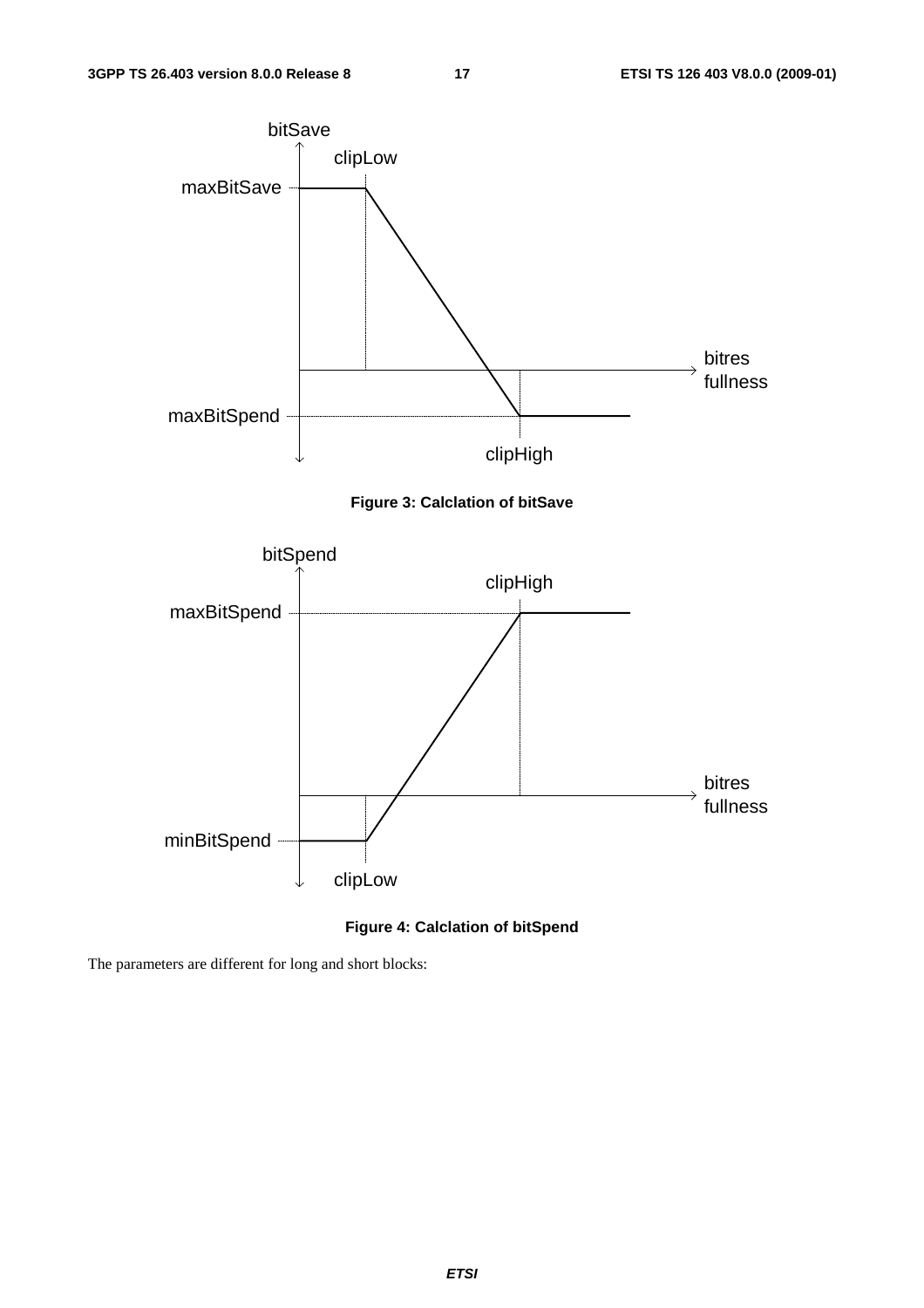| <b>Parameters for bitSave calculation</b> |                                            |                               |  |  |  |  |  |  |
|-------------------------------------------|--------------------------------------------|-------------------------------|--|--|--|--|--|--|
|                                           | Long block parameters                      | <b>Short block parameters</b> |  |  |  |  |  |  |
| clipLow                                   | 0.2                                        | 0.2                           |  |  |  |  |  |  |
| clipHigh                                  | 0.95                                       | 0.75                          |  |  |  |  |  |  |
| minBitSave                                | $-0.05$                                    | 0                             |  |  |  |  |  |  |
| maxBitSave                                | 0.3                                        | 0.2                           |  |  |  |  |  |  |
|                                           | <b>Parameters for bitSpend calculation</b> |                               |  |  |  |  |  |  |
|                                           | Long block parameters                      | <b>Short block parameters</b> |  |  |  |  |  |  |
| clipLow                                   | 0.2                                        | 0.2                           |  |  |  |  |  |  |
| clipHigh                                  | 0.95                                       | 0.75                          |  |  |  |  |  |  |
| minBitSpend                               | $-0.1$                                     | $-0.05$                       |  |  |  |  |  |  |
| maxBitSpend                               | 0.4                                        | 0.5                           |  |  |  |  |  |  |

**Table 3: Parameters for bitreservoir control** 

A factor *bitFac* is calculated out of *bitSave*, *bitSpend* and the current perceptual entropy  $pe_0$ . For a relatively low perceptual entropy (easy to encode frame) this means that bitfac is less than 1 and bits will be put to the bitreservoir. If the perceptual entropy is above the average which is an indication of a diffcult frame, bits will be taken out of the bitreservoir (bitfac>1). See the next figure on how to calculate this factor.



#### **Figure 5: Calclation of bitFac**

The variables *peMin* and *peMax* are adjusted after each calculation of *bitFac* .

The desired number of bits for the actual frame is:

 $desiredBits = min(avgFrameBits \cdot bitFac, avgFrameBits + bitreservoirBits)$ 

where *avgFrameBits* is the average number of bits per frame matching the given constant bitrate

and *bitreservoirBits* is the actual number of bits in the bitreservoir.

#### 5.6.1.3 Calculation of the reduction value

The actual problem of the reduction strategy is to find the loudness value *r* of the equation defined in section 5.6.1.1.2. so that the requirements of the granted bits resp. the appropriate PE  $pe<sub>r</sub>$  are fulfilled. In the following an iterative process to find the reduction value *r* and the thresholds used for the quantization is described.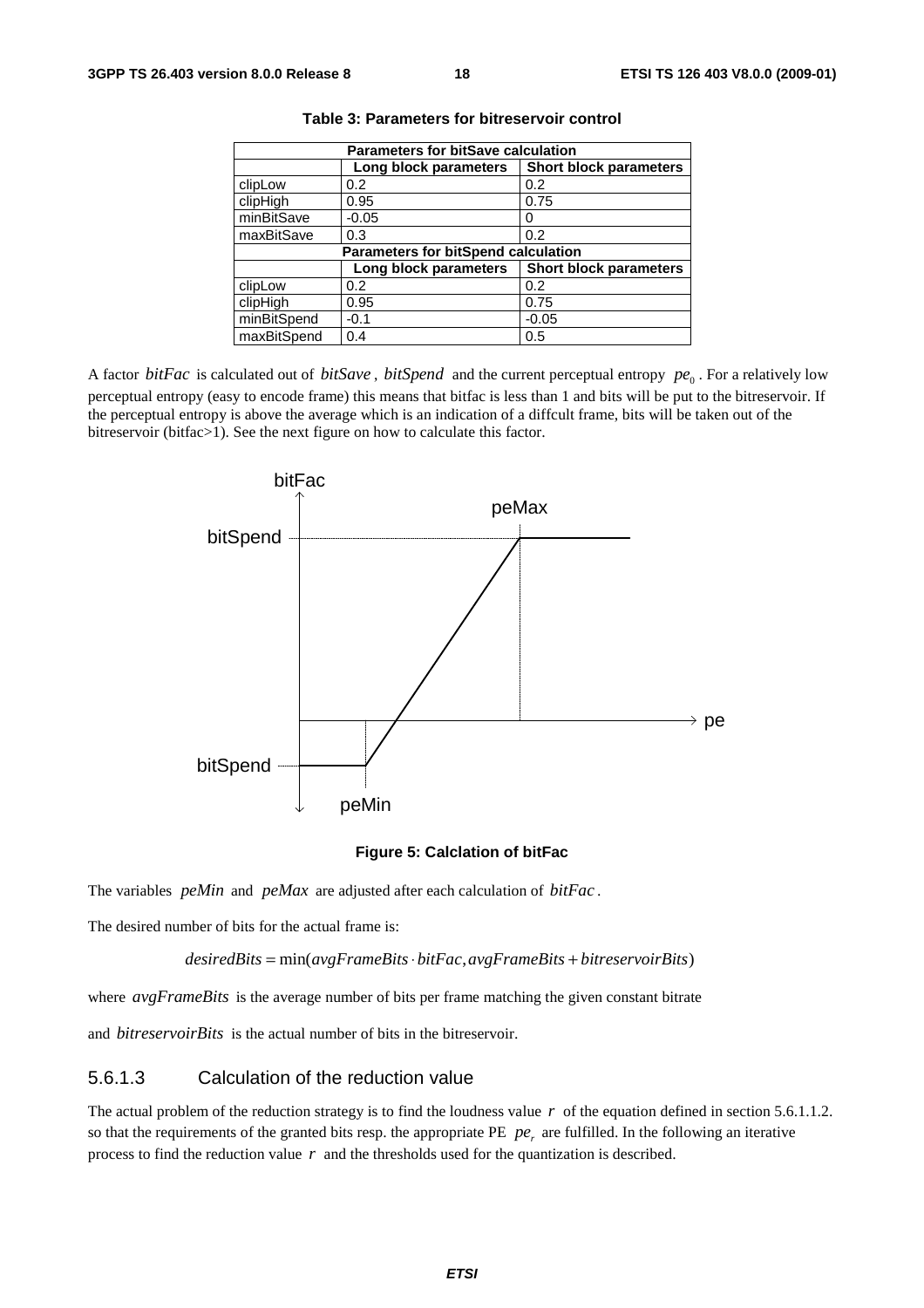#### 5.6.1.3.1 Preparatory steps of the perceptual entropy calculation

The calculation of the scalefactor band PEs  $sfbPe(n)$  can be split up in a constant part  $a(n)$  and a variable, threshold dependent part  $b(n) \cdot \log_2(thr(n))$ .

$$
sfbPe(n) = a(n) - b(n) \cdot \log_2(thr(n))
$$
  
with  $a(n) = \begin{cases} nl \cdot \log_2(en) & \text{for } \log_2(\frac{en}{thr}) \ge c1 \\ nl \cdot (c2 + c3 \cdot \log_2(en) & \text{for } \log_2(\frac{en}{thr}) < c1 \end{cases}$   
and  $b(n) = \begin{cases} nl & \text{for } \log_2(\frac{en}{thr}) \ge c1 \\ nl \cdot c3 & \text{for } \log_2(\frac{en}{thr}) < c1 \end{cases}$ 

and 
$$
b(n) = \begin{cases} nl & \text{for } \log_2(\frac{en}{thr}) \ge c1 \\ nl \cdot c3 & \text{for } \log_2(\frac{en}{thr}) < c1 \end{cases}
$$

It is possible to calculate the constant part once at the start of the iteration.

#### 5.6.1.3.2 Calculation of the desired perceptual entropy

The goal to spend the number of bits calculated with the method described above in 5.6.1.2 is approximately achieved by increasing the tresholds in such a way that the resulting perceptual entropy equals the desired PE *pe*. The desired PE is determined by the relation between bit demand and perceptual enropy  $(5.6.1.1.3. )$ .

$$
pe_r = 1.18 \cdot desiredBits
$$

The actual number of used bits will only approximately match the desired bits. Small differences will be balanced out with the help of the bitreservoir. Systematic differences are compensated by applying a correction factor to the desired perceptual entropy. This factor is obtained by taking into account the real relation between number of used bits and perceptual entropy of the previous frames. The allowed range of the correction factor is between 0.85 and 1.15.

#### 5.6.1.3.3 Selection of the bands for avoidance of holes

First all bands are marked to participate in an eventually occurring avoidance of spectral holes. Then by means of different criteria individual bands are excluded.

- For long blocks no avoidance of holes in band *n*, if the spreaded energy  $es(n) \cdot 0.5$  exceeds the energy  $en(n)$
- For short blocks no avoidance of holes in band *n*, if the spreaded energy  $es(n) \cdot 0.63$  exceeds the energy  $en(n)$
- The minimum requirement  $minSNR(n)$  has to be greater than 0dB

For a definition of the scalefactor band energy  $en(n)$  and the spreaded energy  $es(n)$ , see section 5.4.2.1 resp. section 5.4.3 .

#### 5.6.1.3.4 First Estimation of the reduction value

In the following an approximation for the total PE is used. It is derived from the equation of the scalefactor band PE:

$$
pe = a - b \cdot \log_2(t^{0.25} + r)^4 = a - b \cdot 4 \cdot \log_2(t^{0.25} + r)
$$

with  $a = \sum_{n=1}^{n} a(n)$  as the sum of the constant parts of  $sfbPe(n)$  and  $b = \sum_{n=1}^{n} b(n)$  as the total number of estimated lines that will be unequal zero after quantization. The estimated average total threshold is *t* .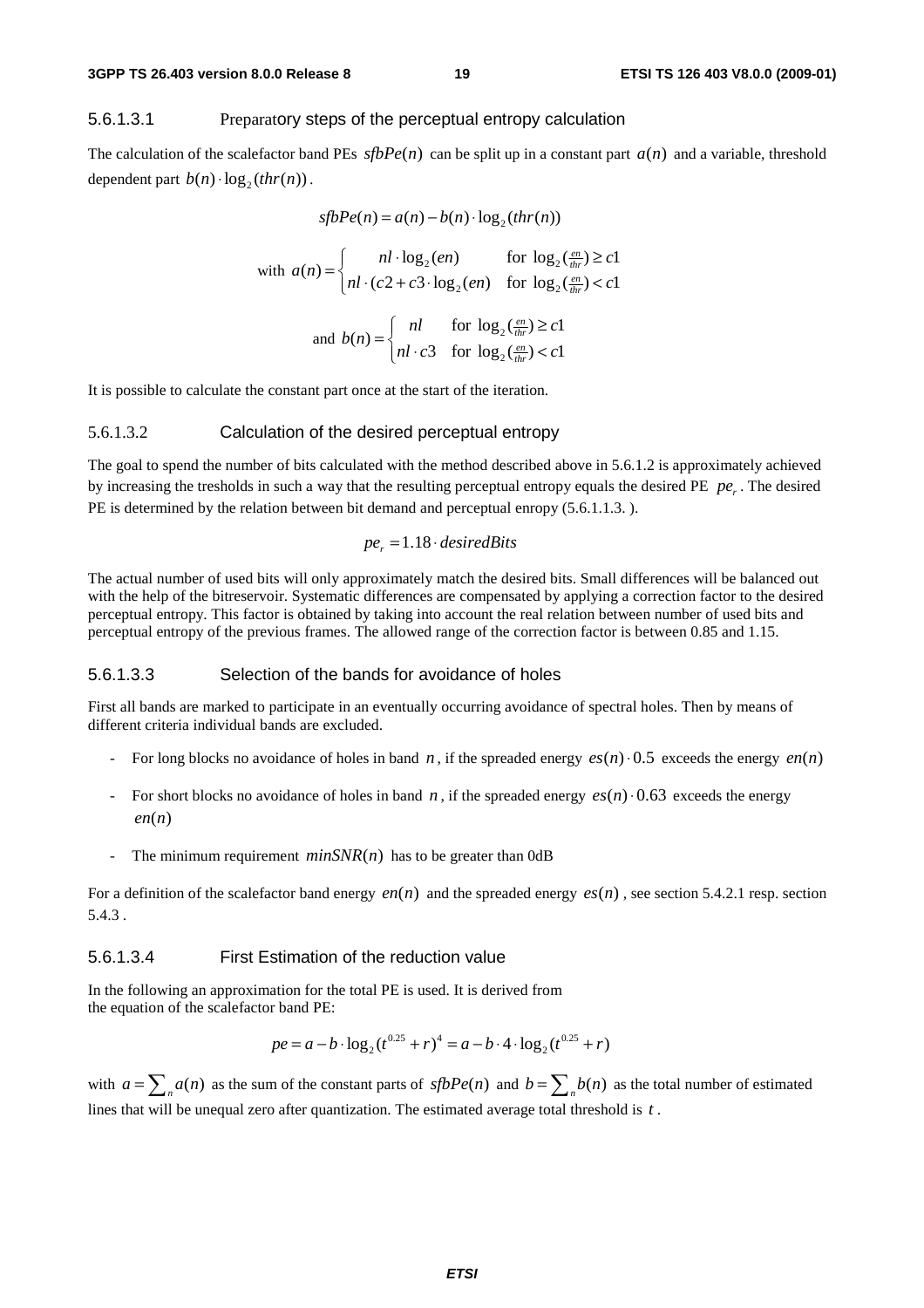In the first iteration the loudness  $t^{0.25}$  of this average threshold is calculated with help of the PE  $pe_0$  without reduction  $(r = 0)$ :

$$
t^{0.25}=2^{\frac{a-p e_0}{4b}}
$$

The estimation of the reduction value  $r_1$  follows from the desired PE  $pe_r$ :

$$
r_1 = 2^{\frac{a - p e_r}{4b}} - t^{0.25}
$$

With this  $r_1$  the new thresholds  $thr_1(n)$  can be calculated using the equation from section 5.6.1.1.2. and also the resulting PE  $pe_1$ .

#### 5.6.1.3.5 Second Estimation of the reduction value

Usually the value of  $pe_1$  will be greater than the desired PE  $pe_r$ . In scalefactor bands that avoid holes after the first iteration the thresholds can not be reduced further. By repeating the two equations above a second guess  $r<sub>2</sub>$  for the reduction value can be found, if only the bands that actually do not avoid holes are considered. Therefore the contributions of bands with active avoidance of holes have to be subtracted from  $a$ ,  $b$ ,  $pe$ <sub>r</sub> and  $pe_1$ . The modified values are then called  $a_{nah}$ ,  $b_{nah}$ ,  $pe_{r,nah}$  and  $pe_{1,nah}$ . The loudness  $t_{nah}^{0.25}$  of a new average threshold is calculated by:

$$
t_{nah}^{0.25} = 2^{\frac{a_{nah} - pe_{1,nah}}{4 \cdot b_{nah}}}
$$

The second estimation of the reduction value  $r<sub>2</sub>$  is:

$$
r_2 = r_1 + 2^{\frac{a_{nah} - p\epsilon_{r, nah}}{4b_{nah}}} - t_{nah}^{0.25}
$$

Using  $r_2$ , new thresholds  $thr_2(n)$  and PE  $pe_2$  can be calculated.

The calculation of  $r_2$  may be repeated once more if the absolute difference between desired and actual PE is greater than 5%.

#### 5.6.1.3.6 Final threshold modification by linearization

If the PE resulting from the second iteration  $pe_2$  is already close to the desired value  $pe_1$  (that means the difference to the desired PE is less than 15%), the desired PE can be reached by a linearization of the logarithms.

The formula for the PE after the second guess is:

$$
pe_2 = \sum_n a(n) - b(n) \cdot \log_2(thr_2(n)) = \sum_n a(n) - b(n) \cdot 4 \cdot \log_2(thr_2(n)^{0.25})
$$

Accordingly the desired PE  $pe_r$  can be written as:

$$
pe_r = \sum_n a(n) - b(n) \cdot 4 \cdot \log_2(thr_2(n)^{0.25} + \Delta r)
$$

with  $\Delta r$  as the difference between the reduction value *r* and the latest guess  $r_2$ . The difference of the two perceptual entropies is:

$$
\Delta pe = pe_2 - pe_r = \sum_n b(n) \cdot 4 \cdot \log_2(1 + \frac{\Delta r}{thr_2(n)^{0.25}})
$$

A linearization of the logarithm around the zero results to the following: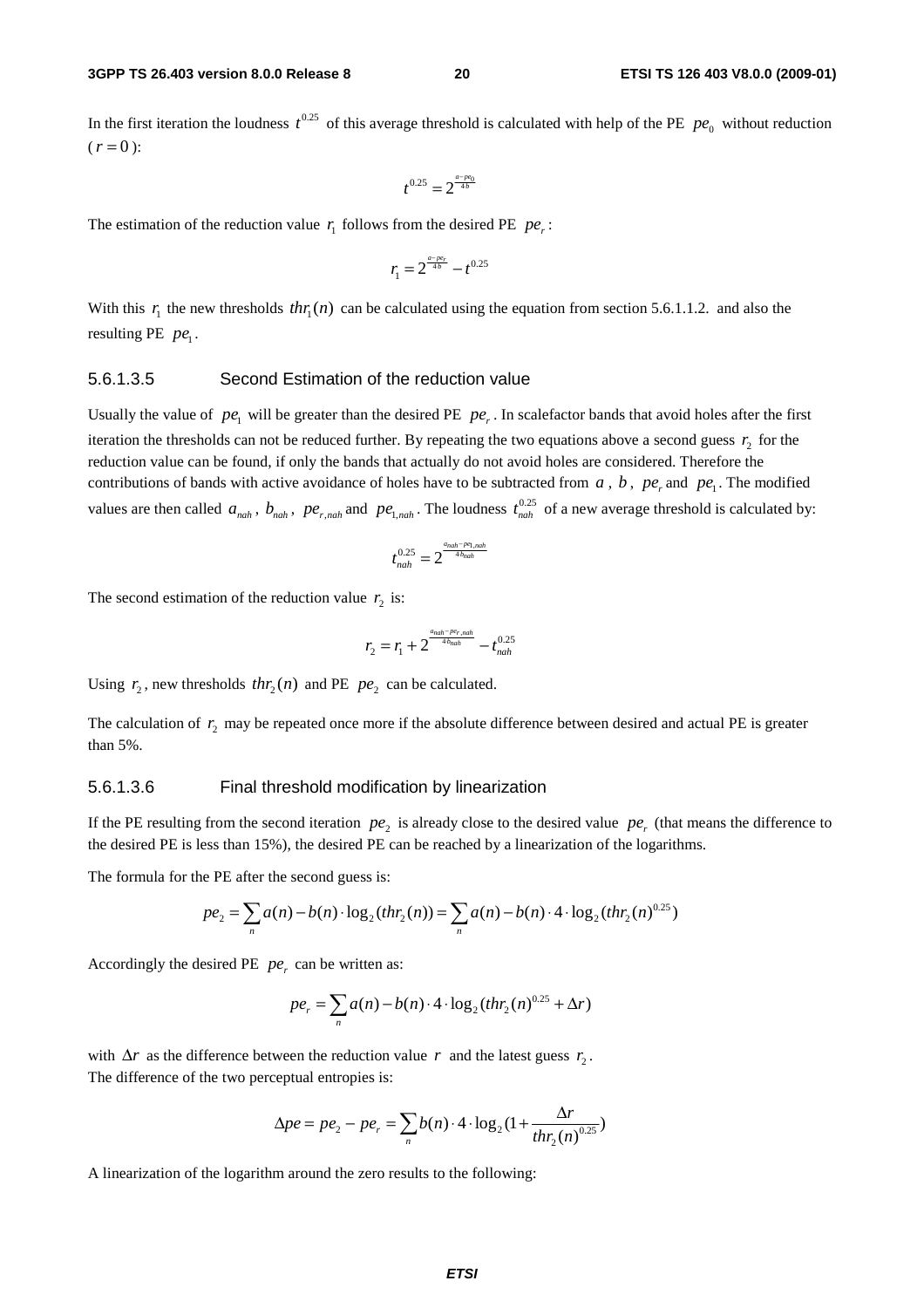$$
\Delta pe \approx \frac{4}{\Delta r \cdot \ln(2)} \sum_{n} \frac{b(n)}{thr_2(n)^{0.25}}
$$

Now the difference of the total PE can be divided among the individual bands, that actuallly do not avoid holes:

$$
\Delta sfbPe(n) = \frac{b(n)}{thr_2(n)^{0.25}} \cdot \frac{1}{normFac} \cdot \Delta pe
$$

with

$$
normFac = \sum_{n} \frac{b(n)}{thr_2(n)^{0.25}}
$$

For each band a final modification of the threshold is performed:

$$
thr_{3}(n) = thr_{2}(n) \cdot 2^{\Delta s\beta Pe(n)/b(n)}
$$

#### 5.6.1.3.7 Further perceptual entropy reduction

If the conditions for section 5.6.1.3.6. can not be reached, i.e. the actual perceptual entropy  $pe_1$ , exceeds the desired  $pe_r$  by more than 15%, then it seems that the constraints given by the minum requirements  $minSNR(n)$  or the number of bands with active avoidance of holes are too strong for the desired PE.

In a first step the values of  $minSNR(n)$  are limited to a maximum value of 1dB starting from the scalefactor band with the highest frequency. By doing so, thresholds can be increased and the perceptual entropy will decrease.

If the actual perceptual entropy is still too large after having changed  $minSNR(n)$  for the whole spectrum, more spectral holes have to be allowed. In case of M/S stereo always the scalefactor band of the channel with less energy is now quantized to zero. Afterwards for mono and stereo subsequently bands with low engergies get erased. Therefore the bands are partitioned into four categories with different energy levels. Starting from the highest band all bands falling in the category with the lowest category get erased. This process is eventually repeated with the next energy categories, until the resulting perceptual entropy is as small as the desired value of  $pe_{n}$ .

#### 5.6.1.3.8 Possible failures

In general the difference of the resulting perceptual entropy to the desired *pe*<sub>*i*</sub> is negligible. The described algorithm works fine for reasonable combinations of bitrate, samplerate and bandwidth. Normally inaccuracies especially in the relation between the perceptual entropy and the really used bits, can be balanced out by the bitreservoir. But there is no guarantee that there are always enough bits available to fulfill the requirements of the increased threshold. For measures that are available to avoid an abort of the encoder in such cases, see section 5.6.4 .

#### 5.6.2 Scalefactor determination

The scalefactors determine the quanization step size for each scalefactor band. By changing the scalefactor, the quantization noise will be controlled. The equation for the quantization of the spectral coefficients is:

$$
X_{quant}(k) = \text{sgn}\left(X(k)\right) \cdot \text{int}\left(\left|\left|X(k)\right| \cdot 2^{\frac{1}{4}\cdot (scf - globalGain)}\right)^{\frac{3}{4}} + MAGIC\_NUMBER\right)
$$

*MAGIC NUMBER* is defined to 0.4054 and  $X(k)$  is one of the spectral coefficients that is calculated from the MDCT filterbank. In the following three steps of combined scalefactor determination and quantization, always  $scfGain(n) = globalGain - scf(n)$  is calculated. Only at the end, scalefactors  $scf(n)$  and the *globalGain* values are derived from the values for  $\mathit{scfGain}(n)$ .

The formula for the inverse quantization is: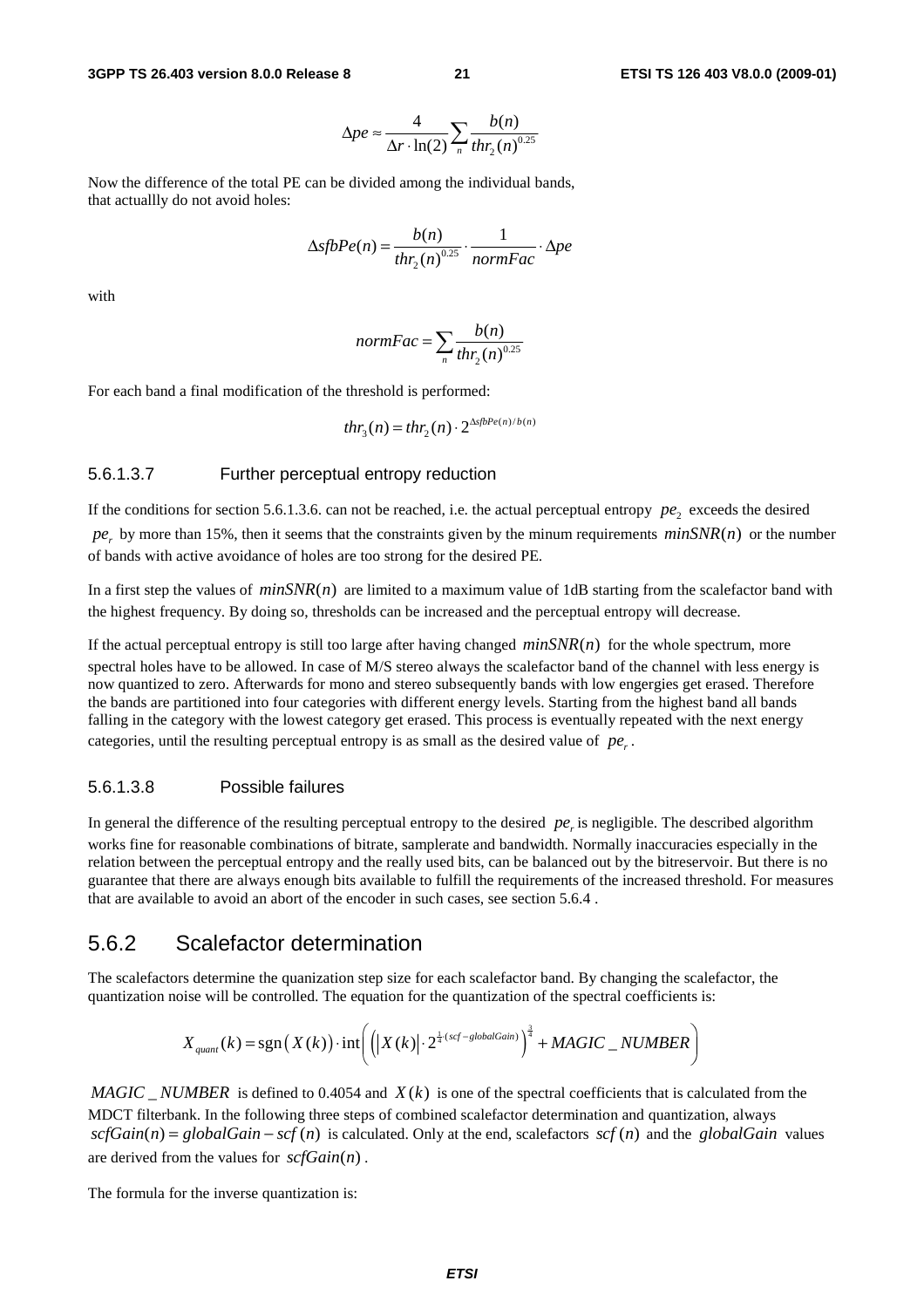$$
X_{\text{invquant}}(k) = \text{sgn}\left(X_{\text{quant}}(k)\right) \cdot \left|X_{\text{quant}}(k)\right|^{\frac{4}{3}} \cdot 2^{-\frac{1}{4}\cdot (scf -\text{globalGain})}
$$

It is needed for calculating the quantization noise.

#### 5.6.2.1 Scalefactor Estimation

A first guess of  $\text{scfGain}(n)$  that results in quantization noise approximately equal to the threshold  $\text{thr}(n)$  is given by the following equation:

$$
scfGain(n) = floor(8.8585 \cdot (lg(6.75 \cdot thr_r(n)) - lg(fac(n)))
$$

with the form factor  $(n+1) - 1$  $(n)$  $(n) = \sum_{k=1}^{\infty} \sqrt{X(k)}$ *kOffset n k kOffset n*  $\text{ffac}(n) = \sum_{x} \sqrt{|X(k)|}$ +1)−  $=\sum_{k=koffset(n)}^{\infty} \sqrt{|X(k)|}$  that is also needed by the calculation of the perceptual entropy (see 5.6.1.1.3. ).

#### 5.6.2.2 Scalefactor Improvement by Quantization

The following steps of scalefactor changes include always a quantization and inverse quantization procedure to be able to calculate and compare the quantization error. The equation for the distortion is:

$$
sfbDist(n) = \sum_{k = kOffset(n)}^{kOffset(n+1)-1} \left(X(k) - X_{invariant}(k)\right)^2
$$

After quantizing with the scalefactor value calculated in 5.6.2.1, the resulting distortion  $s\{bDist(n)\}$  may be greater than the threshold  $thr(x)$ . By trying increased and decreased values for  $scfGain(n)$  a lower distortion is searched for. If the distortion was already below the threshold, a search will only be done for smaller values of  $scfGain(n)$  to try to further improve the distortion.

#### 5.6.2.3 Scalefactor Difference Reduction

Above each scale factor band is treated individually. The next algorithms take into acount that finally the difference of the scalefactors will be encoded. A smaller difference between two adjacent scale factors costs less bits.

In a first step it is searched for single scalefactor bands, where the number of bits gained by using a smaller  $scfGain(n)$  is greater than the estimated increased bit demand for the noiseless coding of the quantized spectral coefficients. The estimation of needed bits for the noiseless coding is based on the equation for the perceptual entropy:

$$
ldRatio = \log_2(en(n)) - 0.375 \cdot scfGain(n)
$$
\n
$$
nBits_{estim} = \n\begin{cases}\n0.7 \cdot nLines \cdot l dRatio & \text{for} \quad l dRatio \ge c1 \\
0.7 \cdot nLines \cdot (c2 + c3 \cdot l dRatio) & \text{for} \quad l dRatio < c1\n\end{cases}
$$

with  $c1 = \log_2(8)$ ,  $c2 = \log_2(2.5)$ ,  $c3 = 1 - c2/c1$ . With *nl* the estimated number of lines that won't be zero after the quantization is meant. This number has already been calculated during the adaptation of the thresholds to the bitrate, for a definition of *nl* see 5.6.1.1.3.

If such a band is found and in addition the quantization error is smaller, the new value for  $\mathcal{S}\mathcal{C}\mathcal{G}\mathcal{C}\mathcal{C}$  is accepted.

In a second assimilation step the same procedure as above is repeated but now trying to increase the  $\mathcal{S}\mathcal{C}\mathcal{G}\mathcal{C}\mathcal{C}$ values for a complete region of scale factor bands instead of improving only single bands.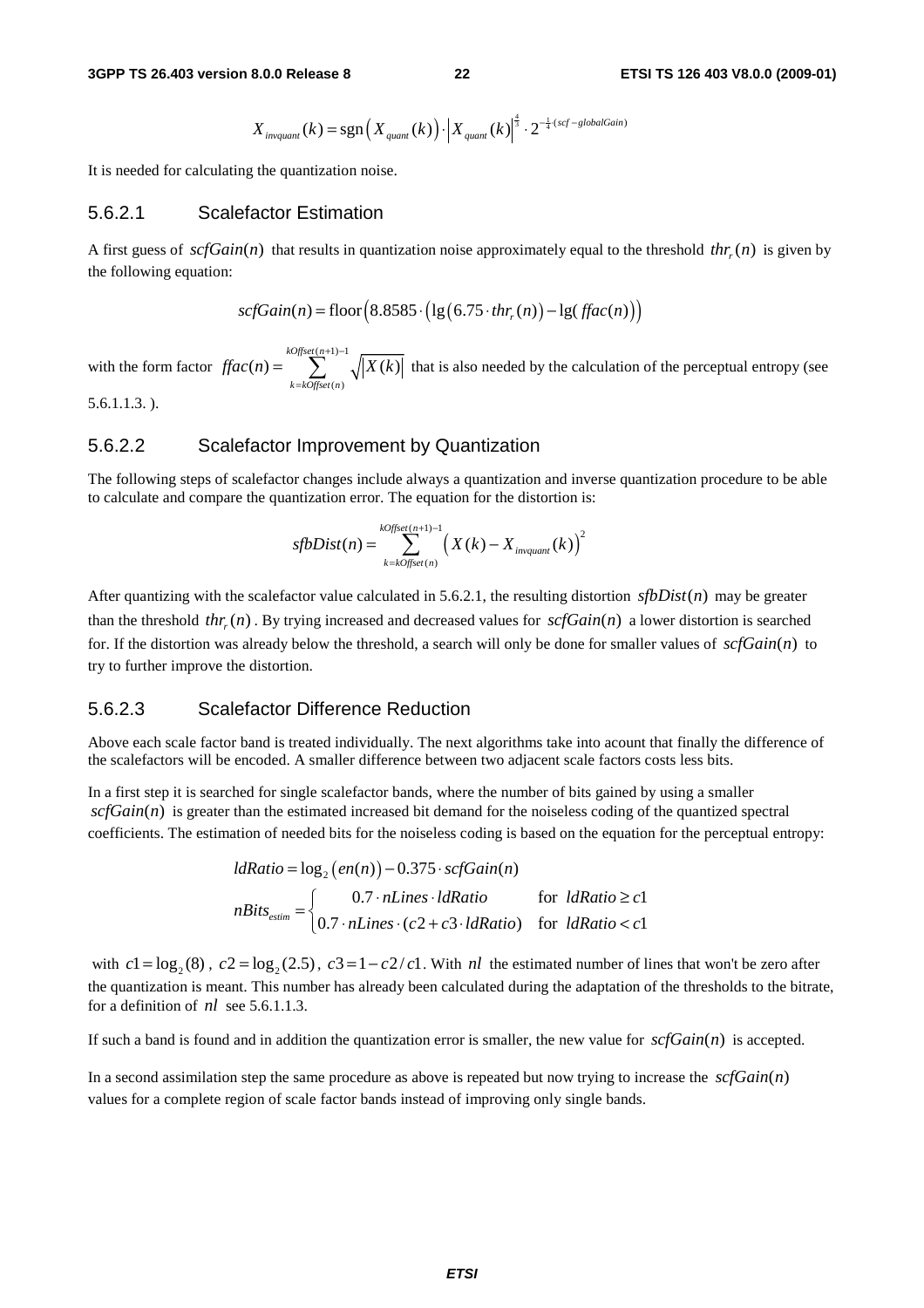#### 5.6.2.4 Final scalefactor determination

The conversion from  $\text{scfGain}(n)$  to scalefactor values  $\text{scf}(n)$  and a value for *globalGain* is done after limitation of the maximum scalefactor difference to a value of 60. This is achieved by limiting all values of  $\mathcal{SC}Gain(n)$  to a maximum allowed value of *minScfGain* + 60 with *minScfGain* as the minium over all bands.

The value for *globalGain* is now chosen as the maximum of all  $\text{scfGain}(n)$  values and the scalefactors result in:

$$
scf(n) = globalGain - scfGain(n)
$$

#### 5.6.3 Noiseless coding

Coding of the quantized spectral coefficients is done by the noiseless coding. The encoder uses a so called greedy merge algorithm to segment the 1024 coefficients of a frame into section and to find the best huffman codebook for each section. For the sectioning and the huffman codebooks see [2].

#### 5.6.4 Out of Bits Prevention

Only after the MDCT values are quantized according to the increased thresholds  $thr(n)$  and after the following noiseless coding, the number of really needed bits is counted. If this number is too high, the number of bits have to be reduced. This is achieved by increasing the global gain value and a new quantization of the whole spectrum plus additional noiseless coding in a loop until the bit demand is small enough to match the constraints of the bitreservoir.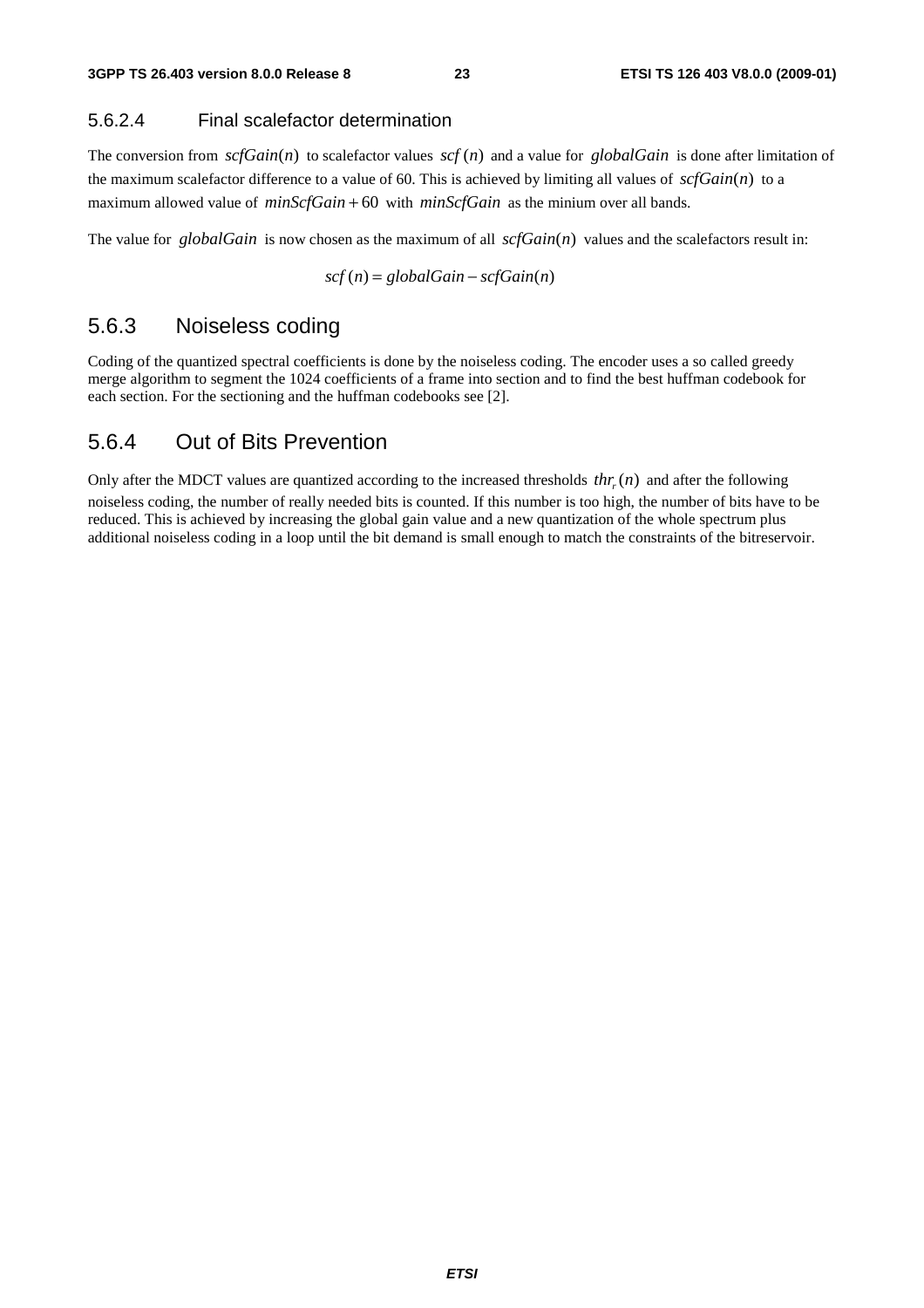### Annex A (informative): Change history

|             | <b>Change history</b> |                  |           |  |                                                                      |               |            |  |  |
|-------------|-----------------------|------------------|-----------|--|----------------------------------------------------------------------|---------------|------------|--|--|
| <b>Date</b> |                       | TSG SA# TSG Doc. | <b>CR</b> |  | <b>Rev Subject/Comment</b>                                           | <b>Old</b>    | <b>New</b> |  |  |
| 2004-09     | 25                    | <b>SP-040635</b> |           |  | Approved at SA#25 Plenary                                            | $2.0.0$ 6.0.0 |            |  |  |
| 2006-06     | 32                    | ISP-060360       | 0002      |  | Modification of written specification: Change of encoder 6.0.0 7.0.0 |               |            |  |  |
|             |                       |                  |           |  | Ibitrate border for Parametric Stereo usage                          |               |            |  |  |
| 2008-12     | 42                    |                  |           |  | Version for Release 8                                                | 7.0.0 8.0.0   |            |  |  |
|             |                       |                  |           |  |                                                                      |               |            |  |  |